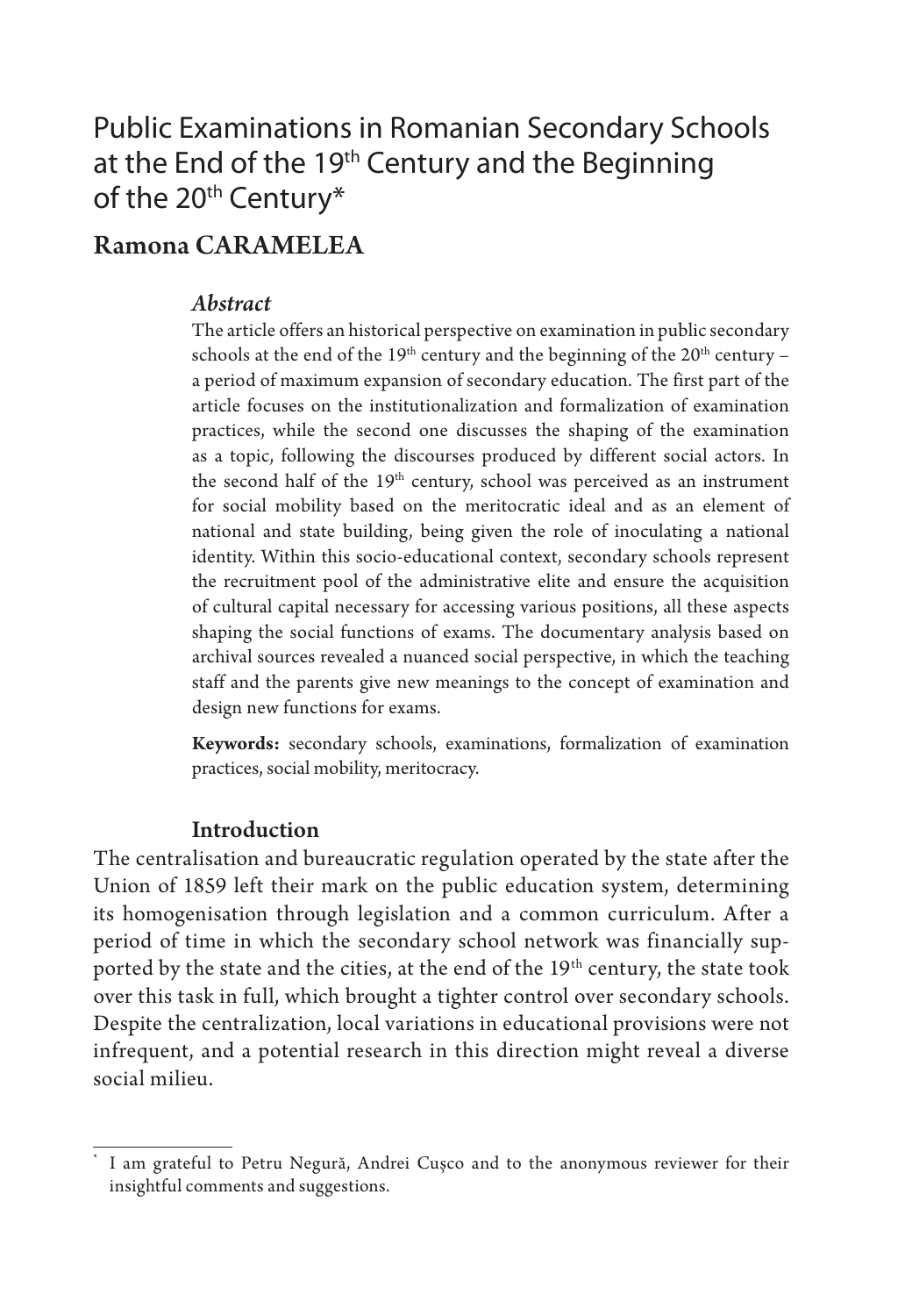## **32 PLURAL**  $\begin{bmatrix} 2 & 3 \\ 4 & 5 \end{bmatrix}$  Vol. 9, no. 1, 2021

Secondary education continued the primary course and made the transition to higher education. Graduating from high school opened the way to university, but the percentage of students who completed high school and attended university remained low until the First World War. The lack of a career goal, in a similar way to the normal or technical schools, did not diminish the interest of people for this form of schooling. Gymnasiums and high schools were an outlet for recruiting civil servants, a few secondary courses being for a long time sufficient for getting a job in public administration. This overreliance on state employment overlapped with a political discourse that brought to the fore the interest of people in official positions, and the perceived social and political dangers coming from this situation generated a critique of the educational system from some public figures. The criticism centred on the fact that secondary schools offered a singular professional route of preparing civil servants and encouraging the attraction for state jobs, which would oversize the administrative apparatus<sup>1</sup>. The critics emphasised the economic burden generated by the oversized administrative apparatus and the exposure of civil servants to political pressure and control. The overreliance on state jobs was also made responsible for the absence of a national bourgeoisie<sup>2</sup>.

In Romania, a largely agrarian nation, very few children had access to secondary schools, although this form of education grew in popularity at the end of the 19th century.

Most high school and gymnasium students came from the middle class: merchants, small businessmen, state employees, various professionals, and a few prosperous workers and peasants. Despite the economic and social diversity of these categories, all parents, with some exceptions<sup>3</sup>, were generally able to pay tuition fees and maintenance costs for the students in cases when they did not live in cities with secondary schools.

<sup>1</sup> The dynamics of the relationship between the huge number of aspirants to public positions within the administrative apparatus, intellectual unemployment and political radicalization in interwar Romania was analysed by Dragoș Sdrobiș, *Limitele meritocrației într-o societate agrară. Șomaj intellectual și radicalizare politică a tineretului în România interbelică* (Iași: Polirom, 2015).

<sup>2</sup> Titu Maiorescu, *Discursuri parlamentare cu priviri asupra dezvoltării politice a României sub domnia lui Carol I,* vol. I, (1866-1876) (Bucharest: Albatros, 2001), 245-246 (Speeches 28 and 29. Asupra reformei legii pentru instrucțiunea publică). See: Sdrobiș, *Limitele meritocrației*, 65-76; Andrei Sorescu, *Visions of Agency: Imagining Individual and Collective Action in Nineteenth-Century Romania*, PhD, University College London, 2019, 184-188.<br><sup>3</sup> It is the case of students who received scholarships due to scholastic achievements.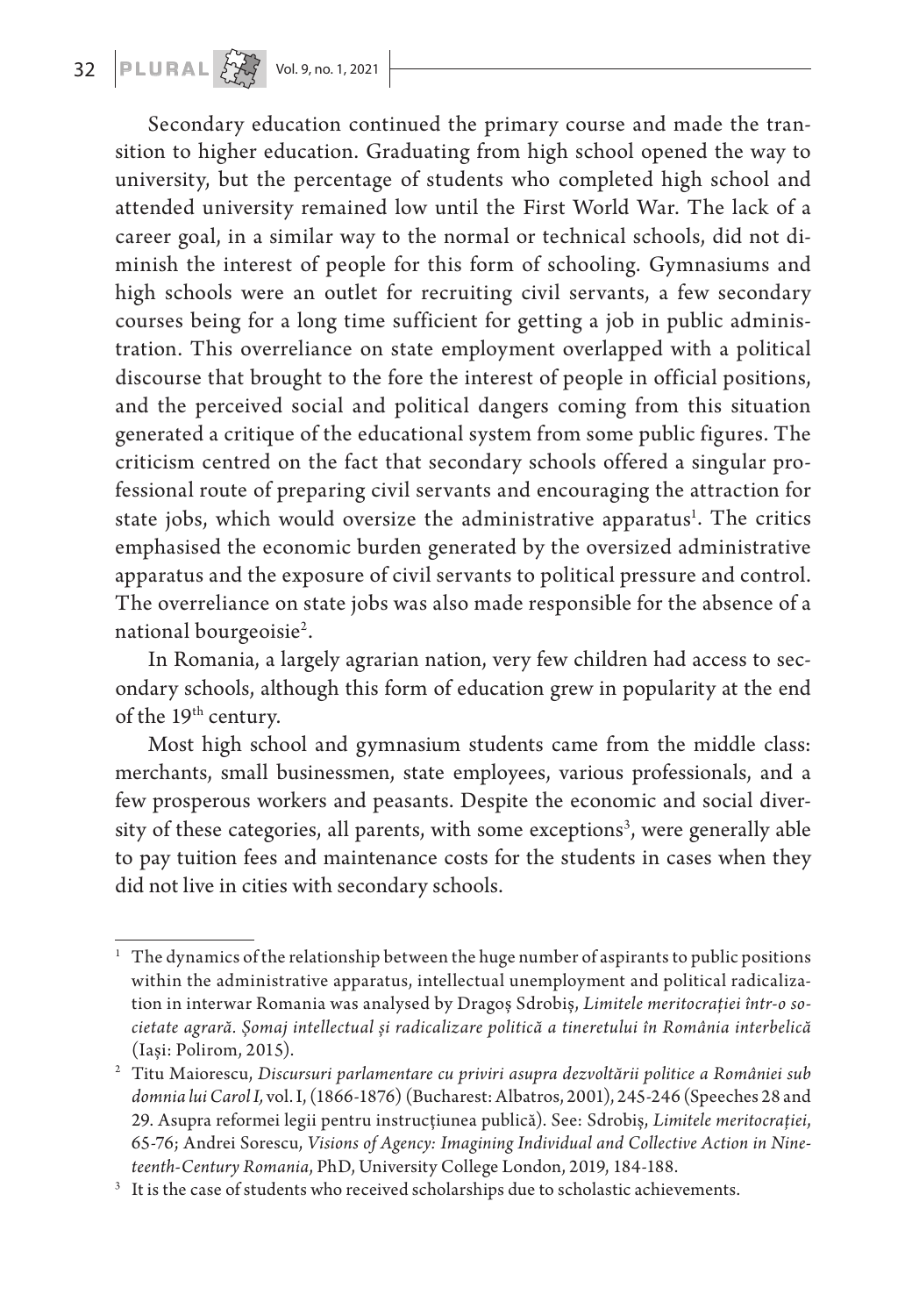|                              | 1876-77 | 1882-83 | 1893-94 | 1899-99 |
|------------------------------|---------|---------|---------|---------|
| <b>High schools</b>          |         |         |         |         |
| <b>Gymnasiums</b>            | 19      | 18      | 30      |         |
| Secondary schools for girls* |         |         |         |         |
| <b>Total</b>                 | 33      | 35      | 53      | 56      |

**The number of high schools, gymnasiums and girls' secondary schools at the end of the 19th century4**

\* The category includes externate (public secondary schools without a boarding school attached) and normal schools, without technical schools, therefore it does not overlap with the figures in the statistics of the Ministry of Education which also record technical schools.

| Year    | No. of students      |                 |                  |  |  |
|---------|----------------------|-----------------|------------------|--|--|
|         | <b>Not specified</b> | <b>Enrolled</b> | <b>Graduated</b> |  |  |
| 1876-77 | 4585                 |                 |                  |  |  |
| 1893-94 |                      | 13938           | 8252             |  |  |
| 1898-99 |                      | 18457           | 12354            |  |  |

#### **The number of secondary school students5**

In recent years, studies in the history of education have highlighted the multi-functional role and standardisation of secondary schools in different countries. If the role of popular education in building modern national identity is well known, recent studies have uncovered the contribution of secondary education to creating homogeneous national feelings and civic loyalties. Training the national elites, which brought together intellectuals, officials, technicians – professions linked with high school education– became a general preoccupation in the 19<sup>th</sup> century, in connection with the context marked by internal political developments and nation-building<sup>6</sup>. Other studies interested in the social history of education have focused on secondary education as an instrument of social

<sup>4</sup> *Statistica din Romania. Statistica invețiamentului pe anul școlar 1876-1877* (Bucharest: Tipografia Statului, 1878), 10, 11, 16; *Statistica din Romania. Învețementul pe anul școlar 1882-83* (Bucharest: Tipografia Statului, 1884), 18, 21, 29, 32; *Statistica învățământului secundar public pe anii școlari 1893-94 și 1894-95 publicată din ordinul D-lui Spiru C. Haret Ministrul Cultelor și al Instrucțiunii Publice* (Bucharest: Institutul de Arte Grafice Carol Göbl, 1898), 56-61; *Statistica învăţământului secundar, profesional şi special pe anul şcolar 1898-1899* (Bucharest: Tipografia G. A. Lazareanu, 1899), 76, 78, 82-83.

<sup>5</sup> *Statistica invețiamentului pe anul școlar 1876-1877,* 10, 12, 16. *Statistica învățământului secundar public pe anii școlari 1893-94,* 56-61*; Statistica învăţământului secundar, profesional şi special pe anul şcolar 1898-1899,* 76-79, 82-83.

 $6$  Robert Anderson, "The idea of the secondary school in nineteenth-century Europe", in Paed*agogica Historica*, (Vol. 40, 1-2/2004), 94-106.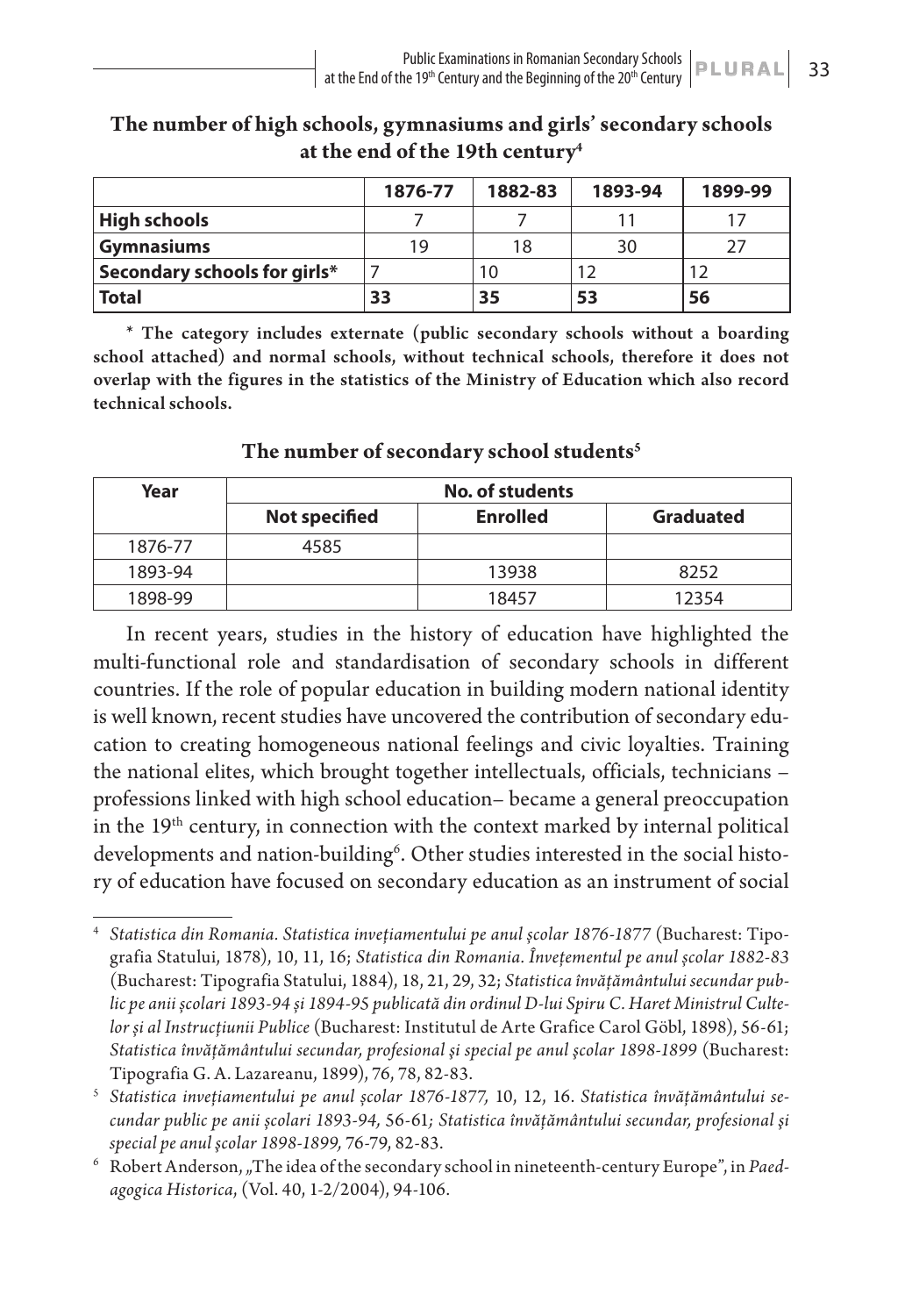mobility and reproduction, paying a special attention to enrolments, the social origins of students, and elite education<sup>7</sup>. This perspective provides an image of schooling from below, allowing one to uncover and to understand the families' and parents' strategies of educational dynamics and social mobility.

The article offers a historical perspective on the institutionalization of examinations in public secondary schools at the end of the 19<sup>th</sup> century and the beginning of the 20<sup>th</sup> century. The chosen timespan overlaps with the period of maximum development of secondary schools' network. The first part of the article focuses on the formalization of examination practices, while the second part investigates the assigned social role of examinations, analysing the ways in which this topic has been constructed and produced by different actors.

## A historical perspective on exams

Between 1864 and 1914 there is a diverse typology of secondary schools' exams: at the end of term and of the school year (introduced by the law of 1864, abolished in 1904) $^{\circ}$ , at the end of a school course – gymnasium, girls' secondary school or high school (introduced by the law of education in 1864, abolished at an unknown date and reintroduced in  $1898)^\circ$  and the baccalaureate exam $^{10}$ . In those cases when the number of students enrolled was higher than the number of places available in secondary schools, admission was possible after passing an entrance exam (established by the education law of 1864<sup>11</sup>). The transfer from a school with a certain profile (e.g., technical school) to a school with a different profile (high school) also required a special examination<sup>12</sup>. Students of private schools were subject to public examinations in order to have their

 $7$  Anderson, "The idea of the secondary school," 106; Detlef K. Müller, Fritz Ringer, Brian Simon, *The Rise of the Modern Educational System: Structural Change and Social Reproduction,* 

*<sup>1879-1920</sup>* (Cambridge: Cambridge University Press, 1989). 8 *Lege asupra instrucțiunii a Principatelor-Unite-Române* (Bucharest: Imprimeria Statului, 1865), 24-26; "Regulament pentru școalele secundare (gimnasii, licee și școli secundare de fete), din 1901, modificat în 1904," in: C. Lascăr, I. Bibiri, *Colecțiunea legilor, regulamentelor, programelor și diferitelor decisiuni și disposițiuni generale ale acestui department de la ianuarie 1901-iulie 1904* (Bucharest: Imprimeria Statului, 1904). See chapters VII-X, regarding examinations, 901-908.

<sup>9</sup> *Lege asupra instrucțiunii a Principatelor-Unite-Române,* 25-27*; "*Lege asupra învățământului secundar și superior" (1898), in: C. Lascăr and I. Bibiri, *Colecțiunea legilor, regulamentelor, programelor și diferitelor decisiuni și dispozițiuni generale ale acestui minister de la 1864-1901* (Bucharest: Imprimeria Statului, 1901), 80.

<sup>&</sup>lt;sup>10</sup> "Regulament pentru bacalaureat în litere și șciințe" (1882), in Colecțiunea legilor 1864-*1901*, 380.

<sup>11</sup> *Lege asupra instrucțiunii a Principatelor-Unite-Române,* 22.

<sup>&</sup>lt;sup>12</sup> "Regulament pentru școalele secundare" (1896), in Colecțiunea legilor 1864-1901, 594.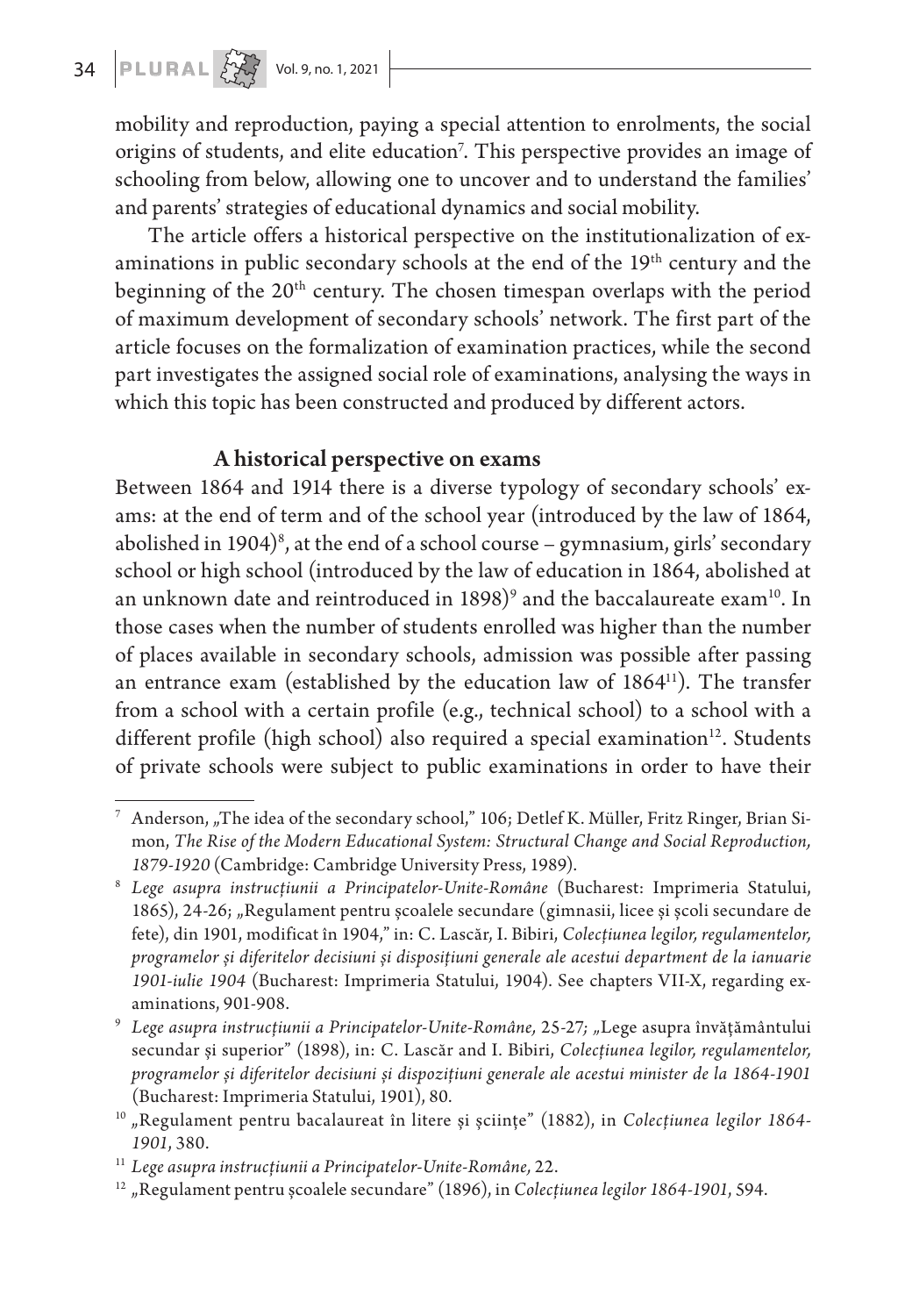studies recognised<sup>13</sup>. Apart from state or private educational options, there was also the possibility of home schooling, with teachers recruited according to the preferences of the parents, from state or private institutions. This was a legacy of an earlier system practiced during the first half of the 19<sup>th</sup> century. In order to advance to a higher grade, the home-schooled pupils were examined at the end of the school year along with state schools' students (according to the 1889 regulation)<sup>14</sup>. Some forms of examination coexisted throughout the period; others were abandoned after a time or were replaced by new formats. Beyond the formal variations, one can note a general interest in an examination focused on the information acquired during schooling (knowledge) and on the student's behaviour (honesty, discipline during the examination, transgression of rules).

A bureaucratic apparatus composed of inspectors, professors and teachers was enlisted to attend and supervise the examinations. As part of the examination committees, these delegates of the Ministry of Education applied the practical procedures: they formulated the exam items, asked questions, evaluated the written papers, marked them, and "classified" the students. Their mission was not limited to the exam, but they also drafted reports for the ministry with "the results and their observations on both the morale and the methods of study applied"<sup>15</sup>, and suggested improvements regarding the school's activity<sup>16</sup>. The structure of these committees varied over time. Between the 1860s and the 1880s, the Ministry of Education personnel (inspectors, professors, teachers) were joined by public figures (doctors, military officers, engineers, lawyers) who held political or administrative positions at the time. These officials, viewed as competent for such a task, enjoyed the social prestige necessary to credit and legitimise the examinations. Since the twentieth century, the committees have undergone a certain specialisation, their membership being reduced to secondary teachers or university professors (chairmen of the committees), inspectors, and representatives of the Ministry of Education. The change signalled a new vision on the professionalization of the teaching staff, in the sense of monopolising the issue of public education (schooling) and excluding non-specialists.

In 1881, the Minister of Education V. A. Urechia involved the members of examination committees in a reform project, announcing that the Ministry will use the examinations to undertake a prospective "investigation," likely to revise and

<sup>13</sup> *Regulament pentru esamenele de promoțiune ale școlarilor cari nu au urmat în școalele publice* (Bucharest: Tipografia Carol Göbl, 1886).

 $14$  "Regulament penru examenele școlarilor cari nu au urmat în școalele publice" (1888), in *Colecțiunea legilor 1864-1901*, 434.

<sup>&</sup>lt;sup>15</sup> National Archives of Romania (NAR), fond Ministerul Cultelor și Instrucțiunii Publice (MCIP), file 89, year 1864, page 2. (henceforth NAR, MCIP, 89/1864/2).

<sup>16</sup> NAR, MCIP, 41/1865/65.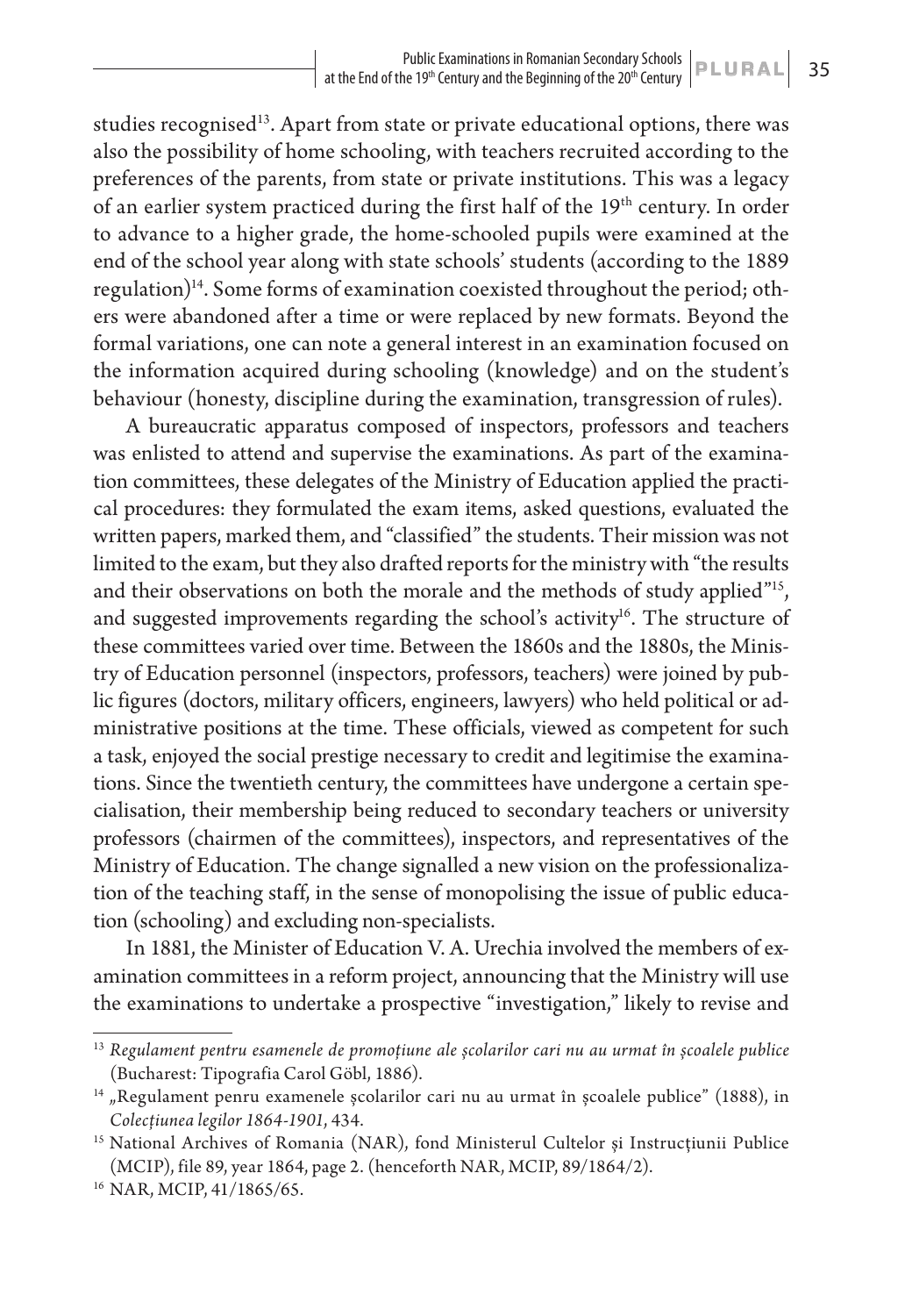reconstruct the image of secondary education. The reports of these committees were published the same year in a volume that was to aid the minister as a starting point for a series of reforms<sup>17</sup>. Probably due to the need for observations that went beyond the general assessments that dominated many reports, specialised committees for letters, mathematics and the sciences were created. Two decades later, the Ministry of Education, Spiru Haret, also appealed to the examination committees to assess the reception and operation of a new type of recently introduced examination; the reflections and opinions on the new form of evaluation became the subject of a volume<sup>18</sup>. It is worth mentioning that Spiru Haret participated in 1881 in the investigation of his predecessor, V. A. Urechia, as a member of one of the examination committees. That experience probably convinced Spiru Haret of the usefulness of a synthetic work that recorded the impressions and proposals of the teachers, paving the way for their integration into school reform projects.

At the risk of oversimplifying my argument, it must be said that the articulation of the public education system involved, *inter alia*, the standardization of the examination system. The uniform regulations reflected in the legislation, the codification introduced under the guise of various rules or bureaucratic control, the mandatory and regular character of examinations were some of the characteristics of the standardization process. In practice, there was certain flexibility on the part of the Ministry of Education, which allowed for waivers and exceptions from the normative provisions and sometimes approved the postponement of exams. Examples of a flexible attitude towards the legislative framework were documented during the years 1864-65. In February 1865, the principal of the Commercial School from Galați asked the Ministry of Education to cancel the winter exam, on the grounds that the school had started late, "only two months ago", that there were few courses taught at the time, and that the students would have an advantage if they were to be examined on the basis of the syllabus of the entire year<sup>19</sup>. He presented his request under the label of patriotism, so that everyone would win: "wishing for this school to respond with dignity to the expectations of the country and the government, which, I think, will be better safeguarded by organising an annual exam"<sup>20</sup>. A postponement of the exam due to illness was obtained by a certain "Mrs. Sachetti", a teacher at an unidentified school<sup>21</sup>.

<sup>17</sup> *Starea invețiamentului public secundar la finele anului școlar 1880-81 după rapoartele comisiunilor cari au asistat la esamene* (Bucharest: Imprimeria Statului, 1881), 3-4.

<sup>18</sup> *Examenul pentru absolvirea cursului secundar la finele anului școlar 1902-1903* (Bucharest: Tipografia ziarului "Cronica", Toma Basilescu, 1904).

<sup>19</sup> NAR, MCIP, 7/1864/23.

<sup>20</sup> NAR, MCIP, 7/1864/23.

<sup>21</sup> NAR, MCIP, 7/1864/55.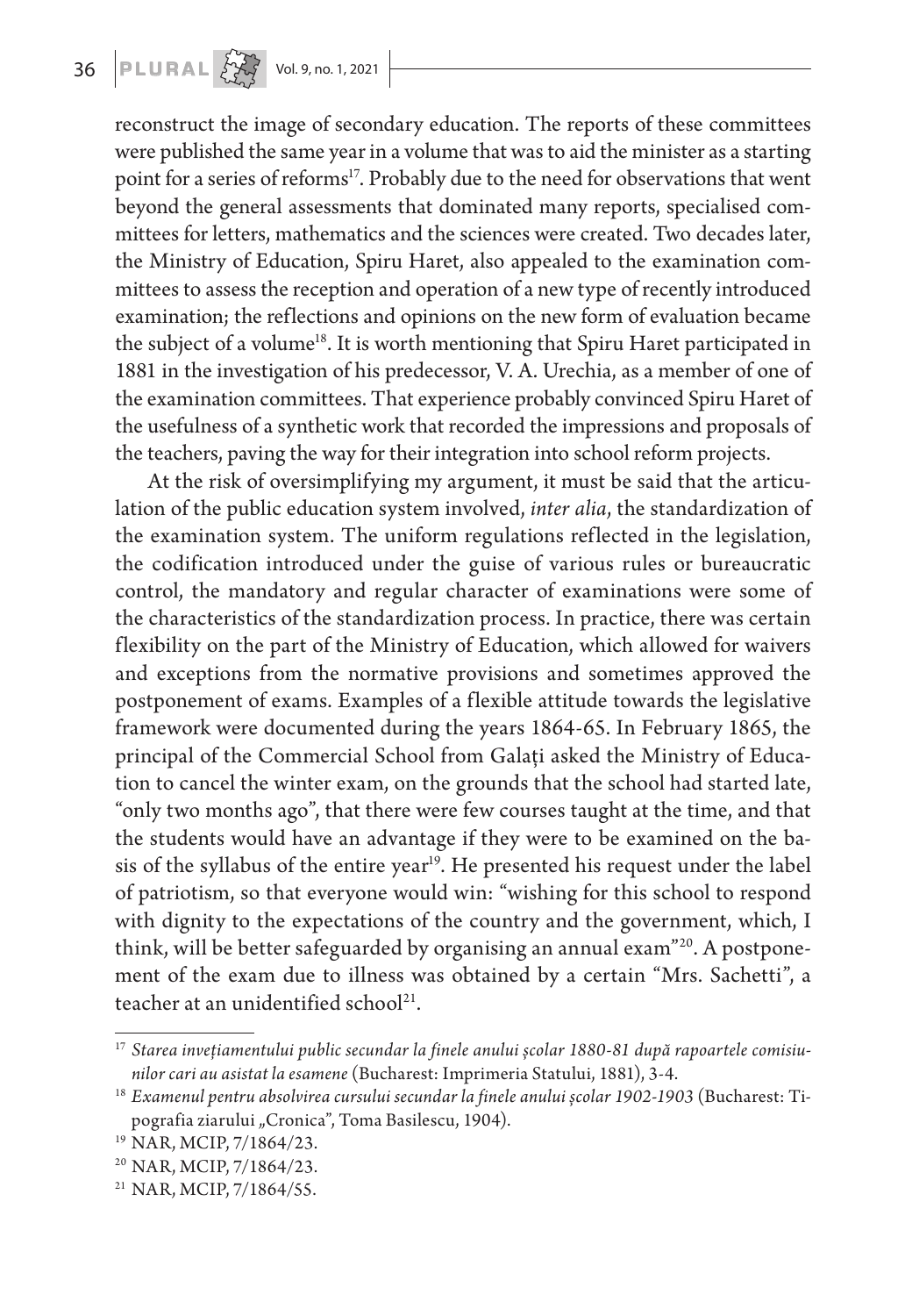## Formalising examination practices and establishing a standard procedure

The institutionalization of examinations and the formalisation of the examination practices became essential objectives of the school policy after the Union of the two Principalities in 1859. "In order to introduce a certain uniformity in the school examinations across Romania", the Minister [of Education], following the measures proposed by the High Council of Education (Consiliul Superior al Instrucțiunii Publice), published, "for the general knowledge", a series of provisions regarding the end-of-semester  $exams<sup>22</sup>$ . The standard examination procedure, established by the High Council<sup>23</sup>, was formalized through legislation, circulars and school regulations detailing how the examinations should be conducted. These rules specified the days and times when the tests were to be taken, the duration and place of the examinations, the types of assessment (written and oral). They regulated the distribution of school awards, their number for each school and grade, sometimes even the books and educational aids that accompanied them, and also the organisation of the exams and of the award ceremonies<sup>24</sup>. Official instructions focusing on rituals, hymns, speeches, medals and the granting of awards were sent to schools before the exams. In practice, this standardised procedure was subject to modifications, but individual interventions and actions were allowed as long as they did not interfere with the examinations. Donations from philanthropists (for awards) and small adjustments to the organization of the events were frequently accepted.

State schools' examinations produced a significant number of documents. The Ministry of Education archival fond contains a whole array of documents, detailed reports, catalogues, transcripts that recorded the examination procedures in a bureaucratic manner. The information reached the ministry where it was centralized and integrated into "cumulative systems" to recreate a general  $\langle$ image<sup>25</sup>, an overview that would generate normative or other types of endeavours, which would contribute to measuring and characterising the main edu-

<sup>22</sup> NAR, MCIP, 89/1864/2.

<sup>23</sup> NAR, MCIP, 169/1864/36-38.

<sup>&</sup>lt;sup>24</sup> Lege asupra instrucțiunii a Principatelor-Unite-Române, 24. 26-27; "Regulament pentru școalele secundare" (1896), in *Colecțiunea legilor 1864-1901*, 603. For other laws, circulars and school regulations on this topic, see *Colecțiunea legilor 1864-1901*, *Colecțiunea legilor 1901-1904, 1904-1906.*

<sup>&</sup>lt;sup>25</sup> Michel Foucault, *A supraveghea și a pedepsi. Nașterea închisorii*, 2<sup>nd</sup> ed. (Pitești: Paralela 45, 2005), 241-242.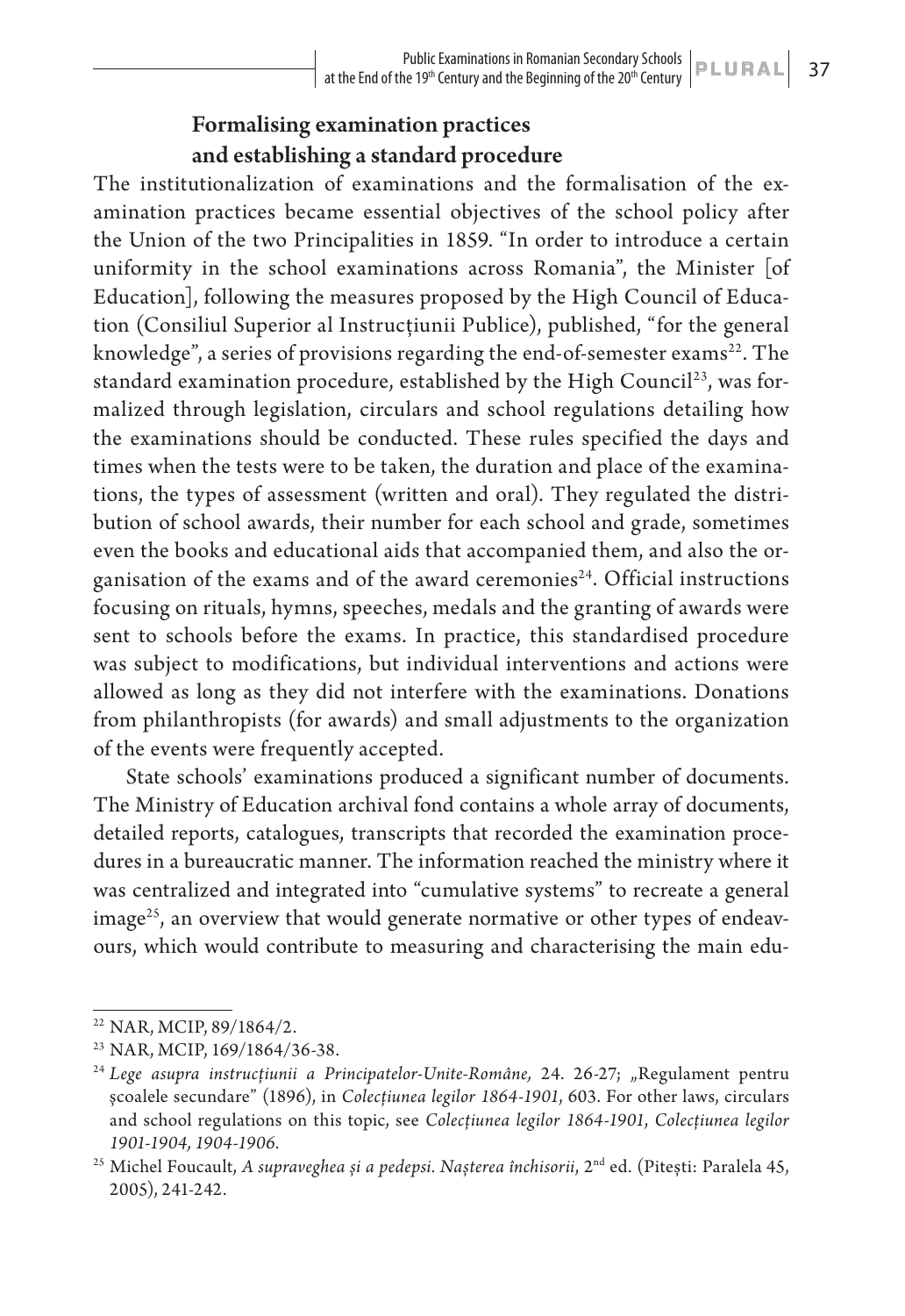cational phenomena, processes and the overall school population<sup>26</sup>. Moreover, this "apparatus of writing", as Foucault called it, would turn the student into a "case", a descriptive and analysable object<sup>27</sup>. The documents recorded individual achievements, but also the development and evolution of students during the school years. The results of the examinations, recorded in transcripts and statistics, functioned as "databases" for the ministry, which, if necessary, were used to issue certificates allowing for benefits (such as access to upper grades or jobs). The reasoning behind such a system, never explicit, has a double stake. The first one brings to the fore the establishment of a uniform, supervised system of public education, governed by the state. Bureaucratic practices and the systematisation of the public educational system made it possible for the state to administer the educational policy and the increasingly extensive school network towards the end of the 19th century. The formalisation of the examination practices and setting down the examination procedures are features of the manifold process of the public education's bureaucratization. Furthermore, this effort of carefully recording the exams that verifies the assimilation of knowledge, controls the teaching process, and prevents school fraud, aims to establish a rationalised control mechanism of the effectiveness of public education.

At the end of the 19<sup>th</sup> century, the examination procedure became the subject of detailed reports that borrowed writing techniques from the administrative practice. Drafted by the examination committees, they described how the assessments proceeded. They also reconstructed the events in the smallest details: the days and times of the assessments, the persons who examined the students, the way in which the supervision was organised. The archival descriptions of the exams were almost identical to this example drawn from the Normal Teachers' School in Câmpulung: "at the first section for the Romanian Language, we did the following: between 8-9 a.m., we sealed the envelopes with the students' names on the papers sent by Hon. Ministry, and we wrote on the blackboard the five items drafted by the inspectorate, after we opened the envelope containing them in front of the students. Between 9 and 11 in the morning, the students' work on the chosen questions followed, without any incident, and at 11 o'clock, the papers were taken and placed in an envelope with the students' names, which was signed by us"28.

<sup>&</sup>lt;sup>26</sup> The official statistics of the Ministry of Education include information about the examined school population. The documents register the students taking an exam, the ones who passed etc., all these data making possible a comparative systematic evaluation of academic achievement.

<sup>27</sup> Foucault, *A supraveghea și a pedepsi*, 243-244. 28 NAR, MCIP, 289/1905/6.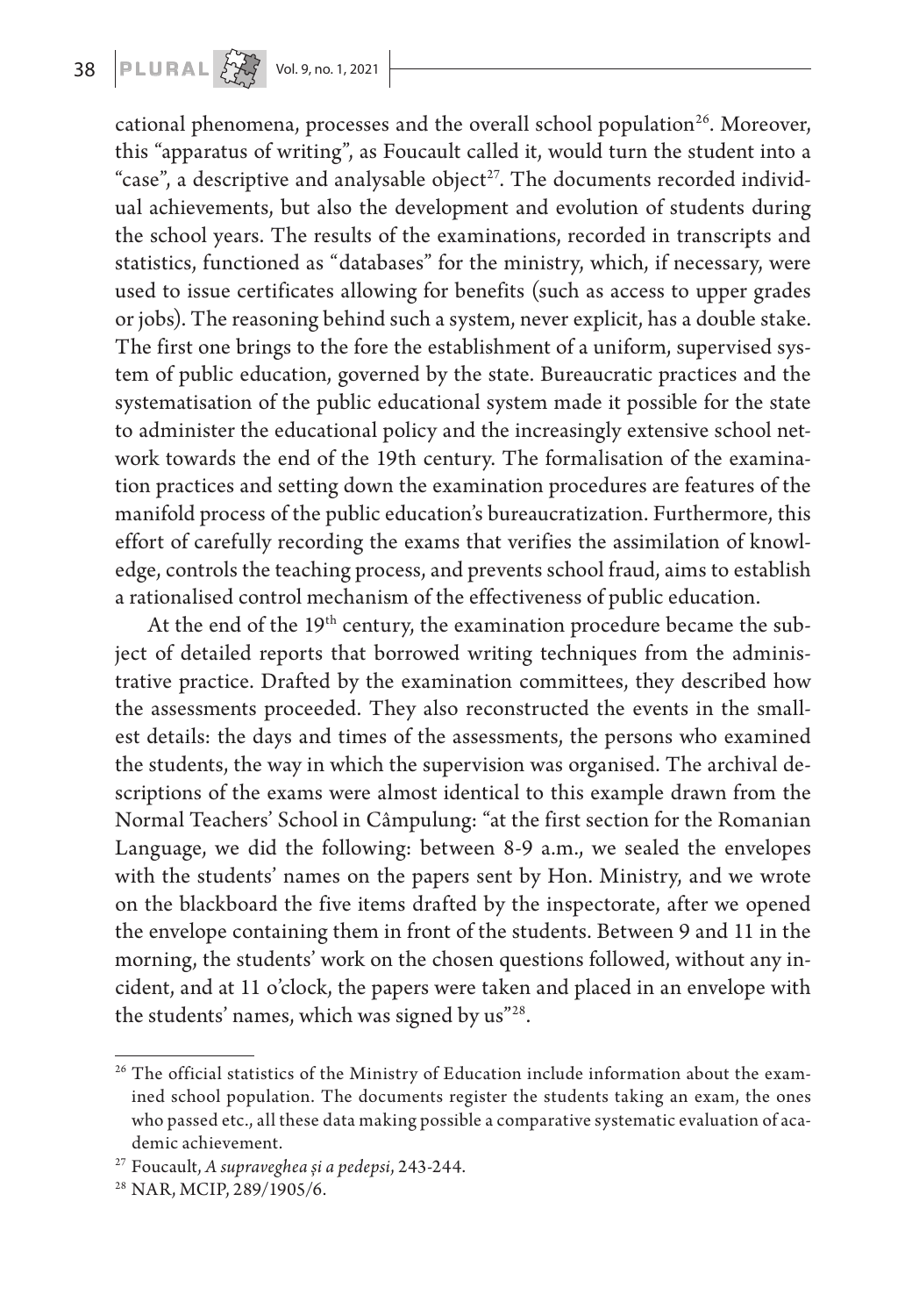Written according to the above pattern, the reports show a similarity with the normative texts and signal the interest of the members of the committees to send a public message related to the observance of procedures which, in fact, validated the examination. These procedures were constantly re-enacted by the sealing of envelopes, the opening of envelopes with the exam questions in front of the students, taking the papers and their placing in the envelopes provided by the ministry. All these procedures were meant to guarantee the good organisation and outcome of the examinations. Also, the lack of incidents was always mentioned, being a detail that guaranteed, in the eyes of the teachers and the authorities, a correct procedure. The same purpose was served by the constant reminders regarding the observance of the legislation, the organisation of the examinations in accordance with the school regulations ("we proceeded to choose the subjects" [….] "adhering to the provisions of art. 95 of the Regulation"; or, the examination followed standard procedure "in accordance with Articles 96, 97 and 98 of the Rules of Procedure for the internal administration of normal schools")29. An examiners' report from Bârlad High School specified that "The manner of organising the exam was entirely in accordance with the procedure stipulated in the Regulation, art. 61 et seq., which can also be seen from the works I submit together with this report"30.

Deviations from the standard procedure seemed to be exceptional, although one cannot rule out a voluntary intention to omit any incidents from the reports addressed to the authorities. An inspection made in February 1887 by the general inspector, Alexandru Vitzu, at the Girls' Secondary School No. 1 from Bucharest, in order to "see how the semester exams were organised" uncovered "several irregularities" related to procedures. The oral exam took place only in the morning, between 8-12 a.m., regardless of the size of classes, which led to a superficial examination, especially in the case of overcrowded classrooms; at the German Language exam, the students "were found unsupervised and helping each other"; finally, the reports were not signed by all the examining teachers. Following the customary practice, the inspector asked the minister to take the necessary measures to "fix things". In reality, the case reached the Permanent Board of Education,<sup>31</sup> which limited its action to reprimanding the principal, who was found responsible for the general disorder, and to formally re-

<sup>29</sup> NAR, MCIP, 289/1905/12.

<sup>30</sup> NAR, MCIP, 3523/1915/18.

 $31$  Institution of the Ministry of Education (including the minister, a president and five members: professors, former professors and professionals with contributions in the area of education), with a significant role in educational policy making. *Lege asupra instrucțiunii a Principatelor-Unite-Române,* 4-6.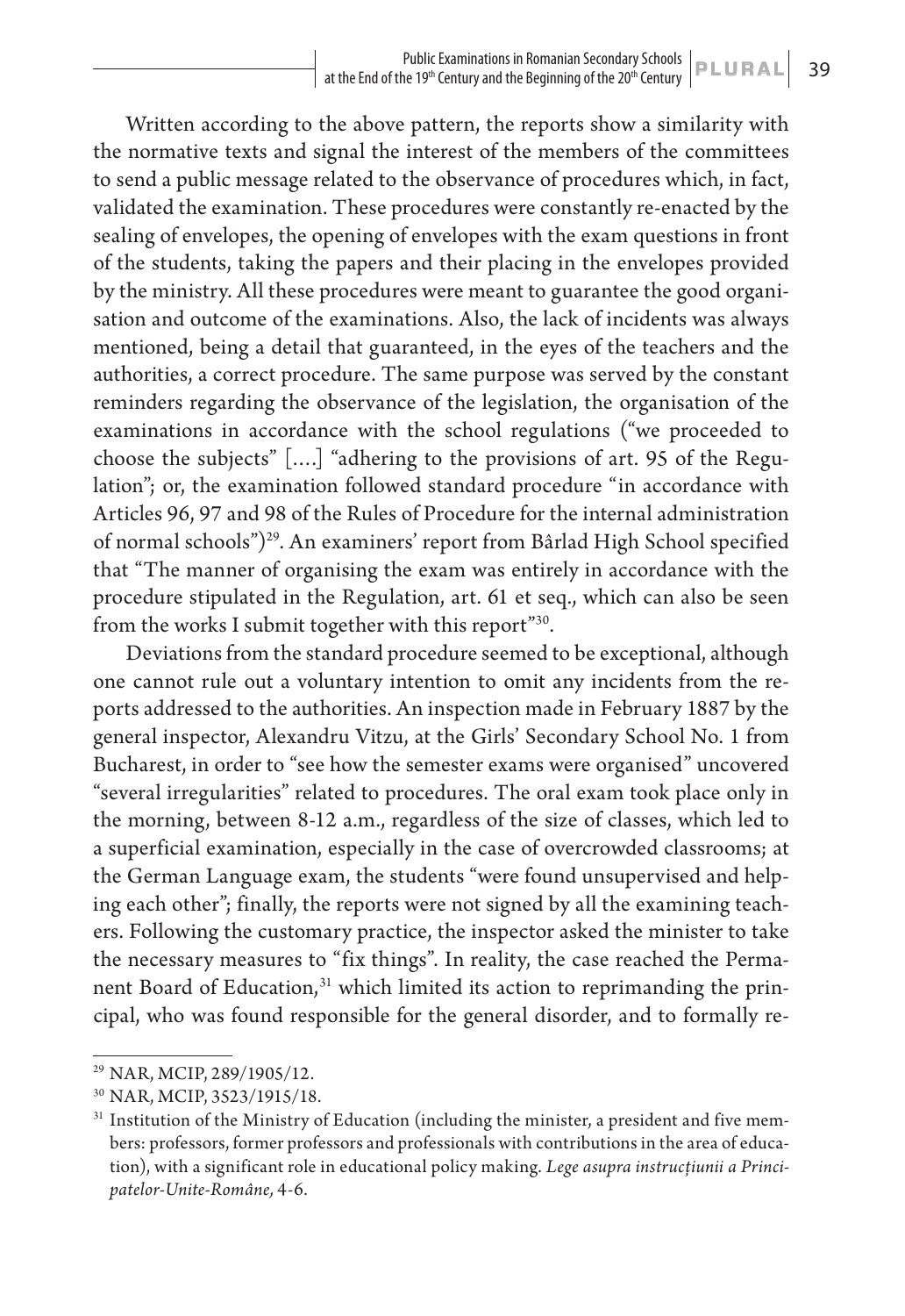questing her to "scrupulously maintain the rules in the school"32, in the future. The authorities avoided the "dangerous" solution of cancelling the exams, as it generated criticism from society and signalled an institutional malfunction<sup>33</sup>.

### Ritualization as a way to evaluate the success of exams

The exams took place under the public eye. Parents, local residents, public figures, representatives of local authorities (mayors, local councillors) and of the central authorities (prefects, the Minister of Public Education) were allowed to attend. The end-of- year exam that took place in 1864 in the city of Neamț gathered "a significant number of residents", "respectable people"34, while in Târgoviște, at a similar event, the public included "all the social classes"35. One teacher perceived the exam as "the most favourable opportunity of the year for a face-to-face meeting between the school and the citizens"36, and the examining committees` reports recorded a large presence of parents, representatives of the authorities and local residents.

The ritualization of the examination, the co-opting of officials and public personalities emphasised the significance of the event, consecrating its social impact. In Giurgiu, besides the mayor of the city, the school committee $3^7$ , the school inspector, residents and the "parents of the children", the invitation to attend was also extended to "Mr Ioan Penescu, a retired elderly teacher who is now in town"38. The invitation of the teacher, whose honourable and long career heralded a vast experience, was made in order "to have a more accurate idea about it [the examination]"<sup>39</sup>, and amounted to a public recognition of the role played by the teaching staff in the examination process<sup>40</sup>.

The public became an audience and interlocutor addressed by the teaching staff, whose approval legitimized the examination. Its reactions were always recorded as positive in the reports of the examination committees. Empha-

<sup>32</sup> NAR, MCIP, 186/1887/6, 8.

<sup>33</sup> NAR, MCIP, 3524/1915/3 verso

<sup>34</sup> NAR, MCIP, 2 b/1864/128.

<sup>35</sup> NAR/ MCIP, 224/887/recto

<sup>36</sup> NAR, MCIP, 169/1864/34.

<sup>&</sup>lt;sup>37</sup> The school committee, including city councillors in urban areas, and a priest and 1-2 public figures appointed by the minister in villages, supervised the teacher's professional conduct, the school properties and students' attendance. *Lege asupra instrucțiunii a Principatelor-Unite-Române*, 16-17. 38 NAR, MCIP, 25/1865/157 recto.

<sup>39</sup> NAR, MCIP, 25/1865/157 recto.

 $40$  For this reason, the examination was conducted by the primary schoolmaster and Mr. Penescu.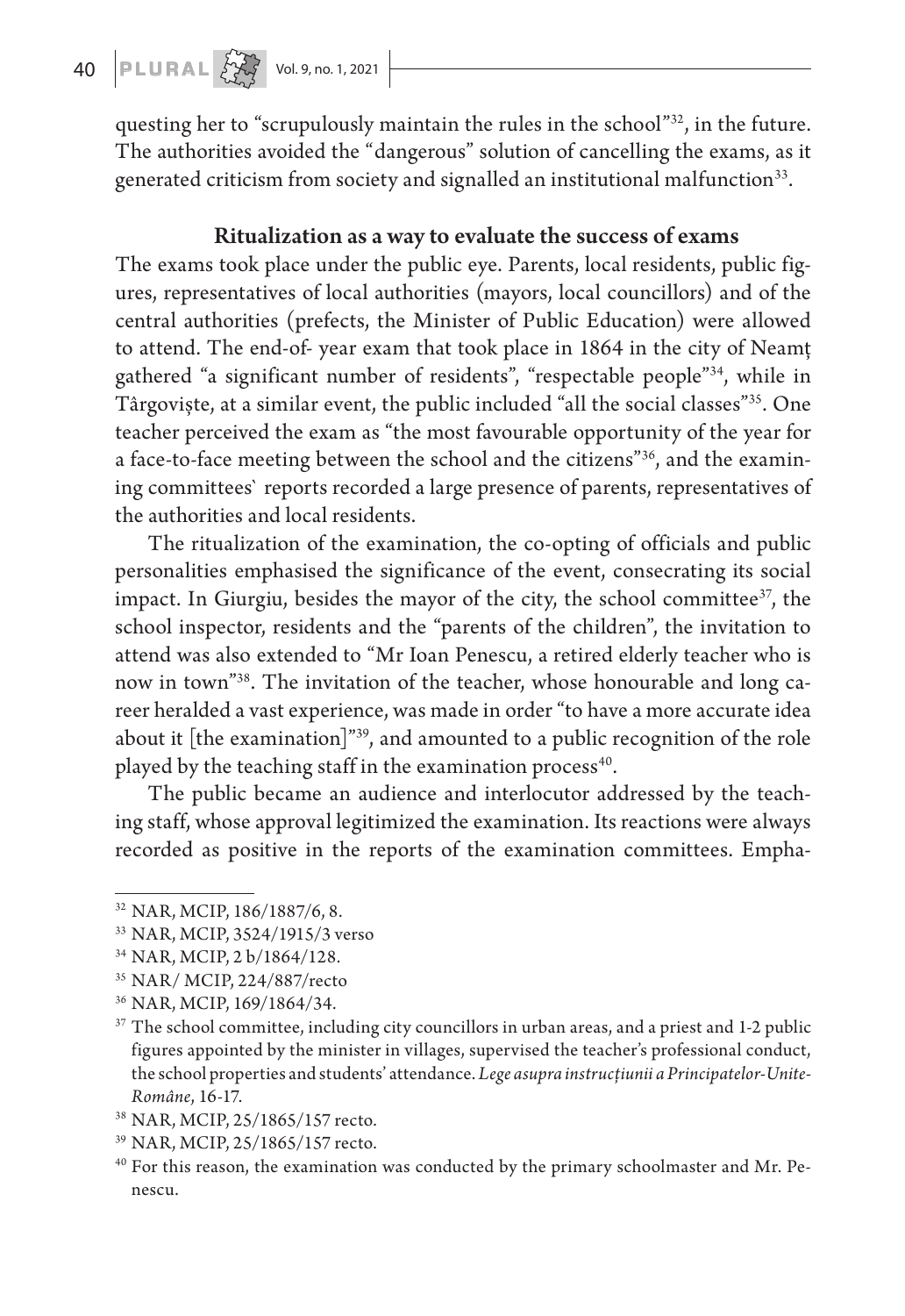sis was placed on the reactions of satisfaction and even delight – the answers "were applauded with general satisfaction" from the audience, "the result of the exam was quite satisfactory to the wishes of the audience", or "the answers of the majority were satisfactory and gratifying for all spectators<sup>"41</sup>. The author of one report informed the Minister that, at the end-of-semester exam held at Botoșani Gymnasium (1865), "the parents of the pupils, full of joy, not being able to contain their feelings, in the middle of the exam, asked us to send their thanks to the government for its willingness to spread and establish education, as well as to all the teachers for their zeal and commitment in fulfilling their duties"42. The satisfaction and appreciation of the public meant the recognition of the teaching staff 's merits.

Starting with the end of the 19<sup>th</sup> century, the spectacular character of the manifestations diminished, following the process of bureaucratization of the public education system. This simplification was enhanced also by the expanding school network; the increase of the public events meant a reduction in the attendance of personalities who start taking part only in the most important occasions. Reminiscence of a system of valorisation dating from pre-modernity<sup>43</sup> the spectacular character of these events perpetuated in different forms and intensities until the interwar period.

No interventions from the parents or the audience were recorded, in the sense of direct participation in the examination, which seemed to be in line with the rationale of the ministry to restrict the procedure to a small social segment comprising the teachers and the political and administrative elites and authorities. In fact, the number of educated parents who were able to follow the examination, to evaluate the skills and knowledge of their children and to understand the exam format remained low. Despite this, the interest of the authorities and teachers in co-opting the parents remained significant throughout the period. The emphasis on the festive character of the exams had, among other things, the effect of attracting and co-opting the public. In Târgu Jiu, the mayor and the organising committee sought to give a veneer of "the utmost solemnity to these exams, making everything possible for them to be attended by anyone, both by the parents of students, and by outsiders…"44.

The public dimension of the exams, their ritualization and their transformation into a performance accessible to parents and laymen alike, allowed the

<sup>41</sup> NAR; MCIP, 2 b/1864/128.

<sup>42</sup> NAR, MCIP, 41/1865/118 recto.

<sup>&</sup>lt;sup>43</sup> See Michel Foucault, *A supraveghea și a pedepsi. Nașterea închisorii*, 2<sup>nd</sup> ed. (Pitești: Paralela 45, 2005).

<sup>44</sup> NAR, MCIP, 42, an 1865/4 recto.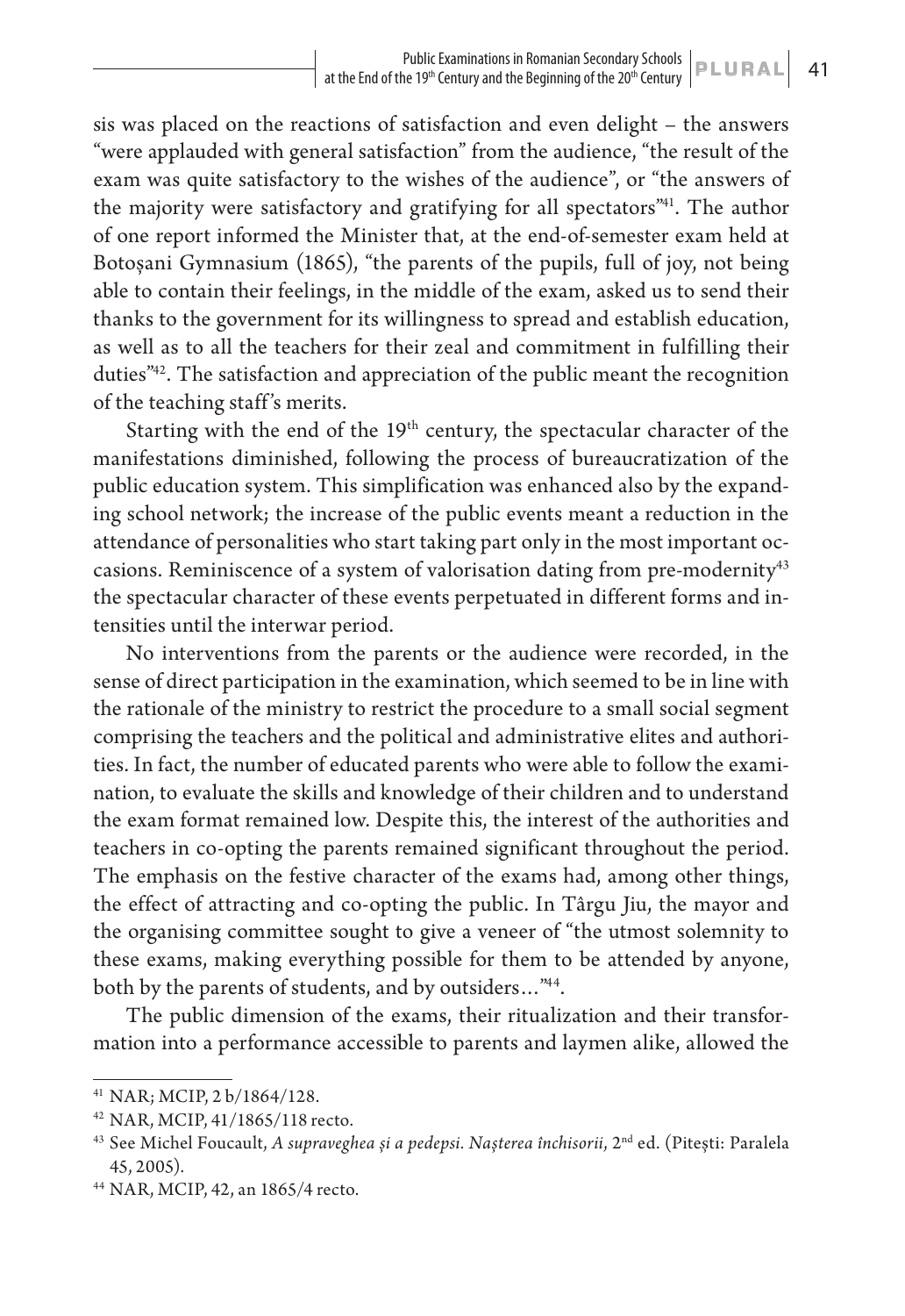audience to appreciate the success of the exam, to evaluate and pass judgement on the school. For this barely educated audience, a flawless performance indicated the success of the examination. Capable only of superficial assessments of knowledge and science, the participants were satisfied with the "showy accomplishments" and the ability of students to answer all the questions, even if they learned everything mechanically, by rote, in order to pass the examinations<sup>45</sup>.

The public nature of the examination offered parents a purported guarantee of objectivity and fairness; for this reason, suspicions of fraudulent examinations were accompanied by a request to take the exam "publicly"<sup>46</sup>. When the exam ended with poor results, while scholarships, prestige or material resources were at stake, the parents asked the minister that their offspring be allowed to retake the exams. Financial difficulties, the issues faced by families burdened by many children, the minister's indulgence, or the minister's interest in spreading public education were part of the rhetoric used by parents to support their petitions. The authors used a sombre tone, alternating between emotional terms, fervent pleas and appeals to forgiveness of the child. They emphasised the consequences that failure would entail for the students: it would discourage, "destroy" them, or make them miserable "for life", instead of uplifting them<sup>47</sup>; it would "morally kill" the students, making them bad persons and citizens. Failure would be "a lightning bolt" which "tends to kidnap the future" of the children<sup>48</sup>, "crushes the morale of the parents who make enormous sacrifices<sup>"49</sup>. In such unfavourable contexts, questioning the fairness of the evaluation gave parents hope that the authorities would repeat the process and the child would have a better chance<sup>50</sup>. Borrowing the rhetoric of the authorities, according to which the exam reflected the quality of the teachers' job and performance, the parents turned this rhetoric into an argument for challenging and contesting the poor results obtained by their offspring. The children's failure and the impossibility of promotion were attributed exclusively to the mistakes of the teaching staff, providing an occasion to question the latter's ability to educate, to examine and to grade, i.e., to fulfil their professional duties. The

<sup>&</sup>lt;sup>45</sup> William J. Reese, Testing Wars in the Public Schools: A Forgotten History (Cambridge, Mass: Harvard University Press, 2013), 24.

<sup>46</sup> NAR, MCIP, 186/1887/87.

<sup>47</sup> NAR, MCIP, 663/1905/ 87.

<sup>48</sup> NAR, MCIP, 1556/1906/10 recto.

<sup>49</sup> NAR, MCIP, 663/1905/36 verso.

<sup>&</sup>lt;sup>50</sup> A father questioned the fairness of the examination by saying that his daughter's mark was for the "concept," not for the paper, but the Ministry classified the request as "against the regulations". NAR, MCIP, 186/1887/89.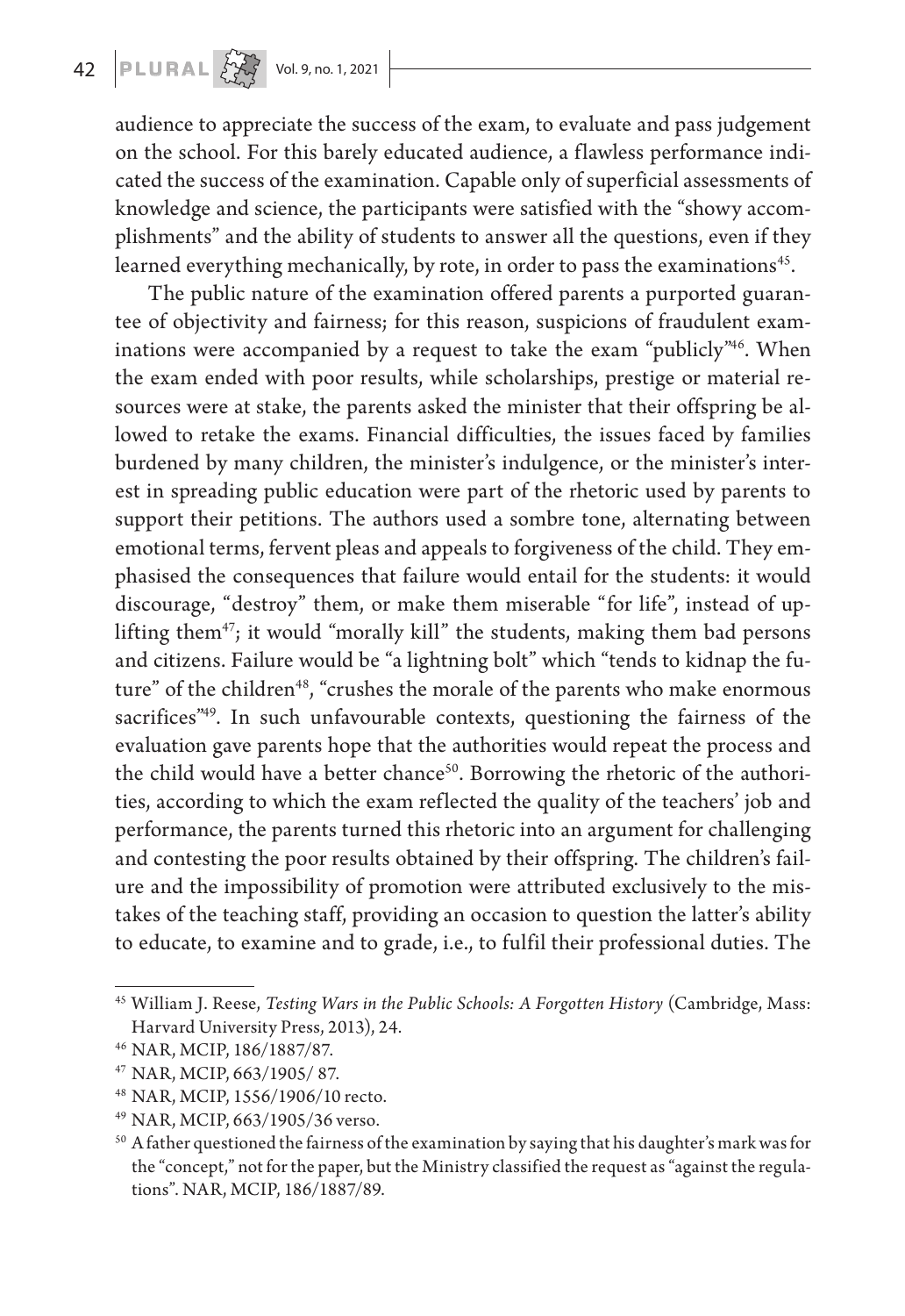solution proposed by the parents went beyond the institutional logic, reaching into the emotional realm: increasing the grade, re-examining or exempting the child from studying the problematic course or discipline<sup>51</sup>.

## Controlling the teachers

The exam placed teachers and students in a similar position: both were subjected to examination. This ambivalent aspect, defining a process destined to evaluate the activity of both students and teachers, was accepted and embraced by the teaching staff<sup>52</sup>. The examining apparatus fulfilled a dual function: first, to assess the assimilation of knowledge and information by students and, second, to check if the teachers had performed their duties to the best of their abilities<sup>53</sup>. In the case of the latter, the reflections of the ministry's delegates and the examination committees were centred on several points of interest: compliance with the curriculum, the structure of the course, the teaching methods.<sup>54</sup> These aspects suggest an image of a profession built around the three core issues mentioned above.

Of these three points of interest, compliance with the curriculum<sup>55</sup>, in particular, caught the attention of the educational authorities. This special interest acquires deeper meanings, referring to the state's educational policy, the standardization of knowledge and the homogenisation of education, regulated by the education law of 1864. In the second half of the 1880s, the practice of sending to the ministry the curriculum completed by the teacher during the school year became established. The students were to be examined on the basis of this curriculum. In the view of the decision makers, this would have prevented the situation of students being examined using unstudied material. In addition, the measure allowed for control over how teachers did their job and gave the authorities a tool to assess whether they had covered the whole curriculum, making it easier to hold them accountable in case of non-compliance. The archival documents show that some teachers gave a superficial and biased interpretation of the curriculum, in the sense of specifying only the subject ar-

<sup>51</sup> NAR, MCIP, 668/1905/140.

<sup>52</sup> *Examenul pentru absolvirea cursului secundar la finele anului școlar 1902-1903* (Bucharest: Tipografia Ziarului "Cronica", Thoma Basilescu, 1904), 10 Ermina Kaminski "Câteva cuvinte despre examenul de absolvire", in *Revista generală a învățămîntului*, (Year VI, no.1, 1 June 1910), 26.

 $\overline{{}^{53}}$  The idea of the exam as a form of controlling teachers is often found in sources pertaining to secondary teachers: *Starea invețiamentului public*, 4; Const. Moisil, "Din practica examenelor de absolvire", in *Revista generală a învățământului* (Year IV, no.3, 1 October 1908), 186.

<sup>&</sup>lt;sup>54</sup> Const. Moisil, "Din practica examenelor", 186-189.

<sup>55</sup> NAR, MCIP, 7/1864/230 recto.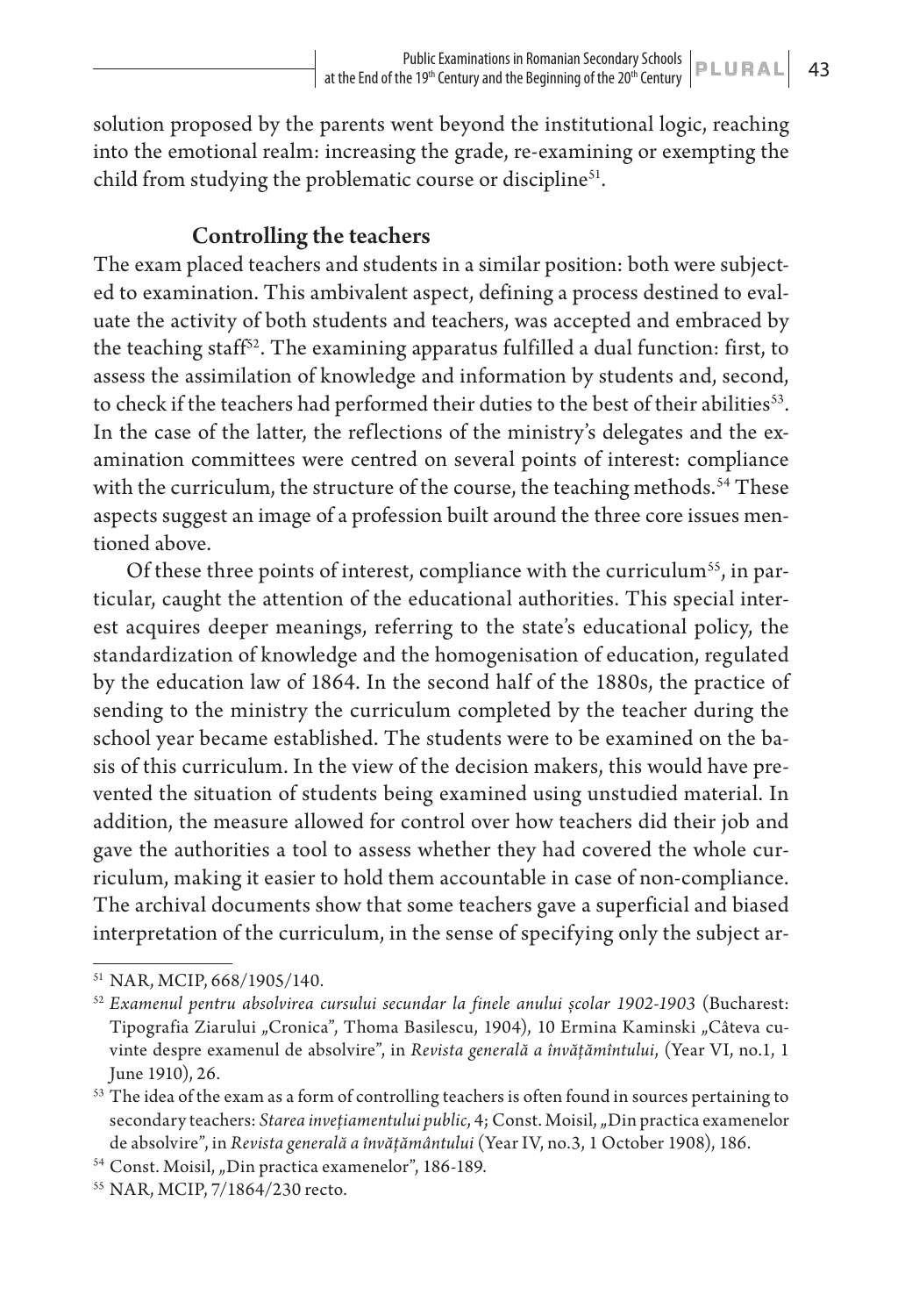# 44 **PLURAL**  $\begin{array}{c} 22 \overline{32} \\ 24 \overline{)24} \end{array}$  Vol. 9, no. 1, 2021

eas which were to be tested. They did not view the curriculum in terms of the homonymous school document detailing the didactic units and topics covered during the academic year<sup>56</sup>.

Successful examinations, with their outcomes visible in the students' achievements and correct answers, were a tangible proof of the transfer of learning and the exchange of knowledge from teacher to student, and were also seen as the merit of teachers, being an indicator of their success and professional- $\sin^{57}$ . A report signed by the chairman of the examination committee at Bacău High School explicitly attributed the good results to the zeal and involvement of the teaching staff: "…we were convinced that the students were seriously trained in all the four lower grades of the high school. The students proved to be well versed in the main issues which were touched upon in connection with different educational subjects and on the bases of the curriculum from different grades. In particular, we could see their thorough training in Geography, Romanian, Mathematics, Physics and French…"58. The personal and professional aspirations of the teachers, their desire to distinguish themselves and gain the appreciation of the authorities and the public, fuelled their ambition for a successful examination. Those at the beginning of their careers, faced with the need to strengthen their public image, perceived the exam as a difficult test. Elena Meissner wrote in a later confession about the concern caused by the first public examination, at the beginning of her teaching career: "…my worries and concern as a beginner teacher were indescribable. I kept wondering: How will I present myself in front of the students for the examination? What will the principal, the delegates, the school inspector say about me? Day and night, I thought and thought about how to better prepare the students I was responsible for.<sup>59"</sup>

The examination was intensely publicised and used by teachers to gain visibility and appreciation $60$ , however briefly, from the public and the authorities. Combining the exam with the issue of meritocracy and with the illusion of being offered and managing a merit-based social selection tool, gave the teachers who were dissatisfied with their social status a chance to capitalise on the acquired prestige and symbolically invest the teaching profession and the school institution with a higher standing. Starting from the end of the 19<sup>th</sup> century, the examination became an incentive of pedagogical reflections for teachers. These reflections found their expression in a substantial literature. The Gen-

<sup>56</sup> NAR, MCIP, 194/ 1887/5, 13, 16.

<sup>57</sup> NAR, MCIP, 41/1865/103; 194/1887/35.

<sup>58</sup> NAR, MCIP, 3522/1915/4 recto-verso.

<sup>59</sup> NAR, fond Meissner, XI/4/ 89-90.

<sup>60</sup> NAR, MCIP, 242/1870/82 recto.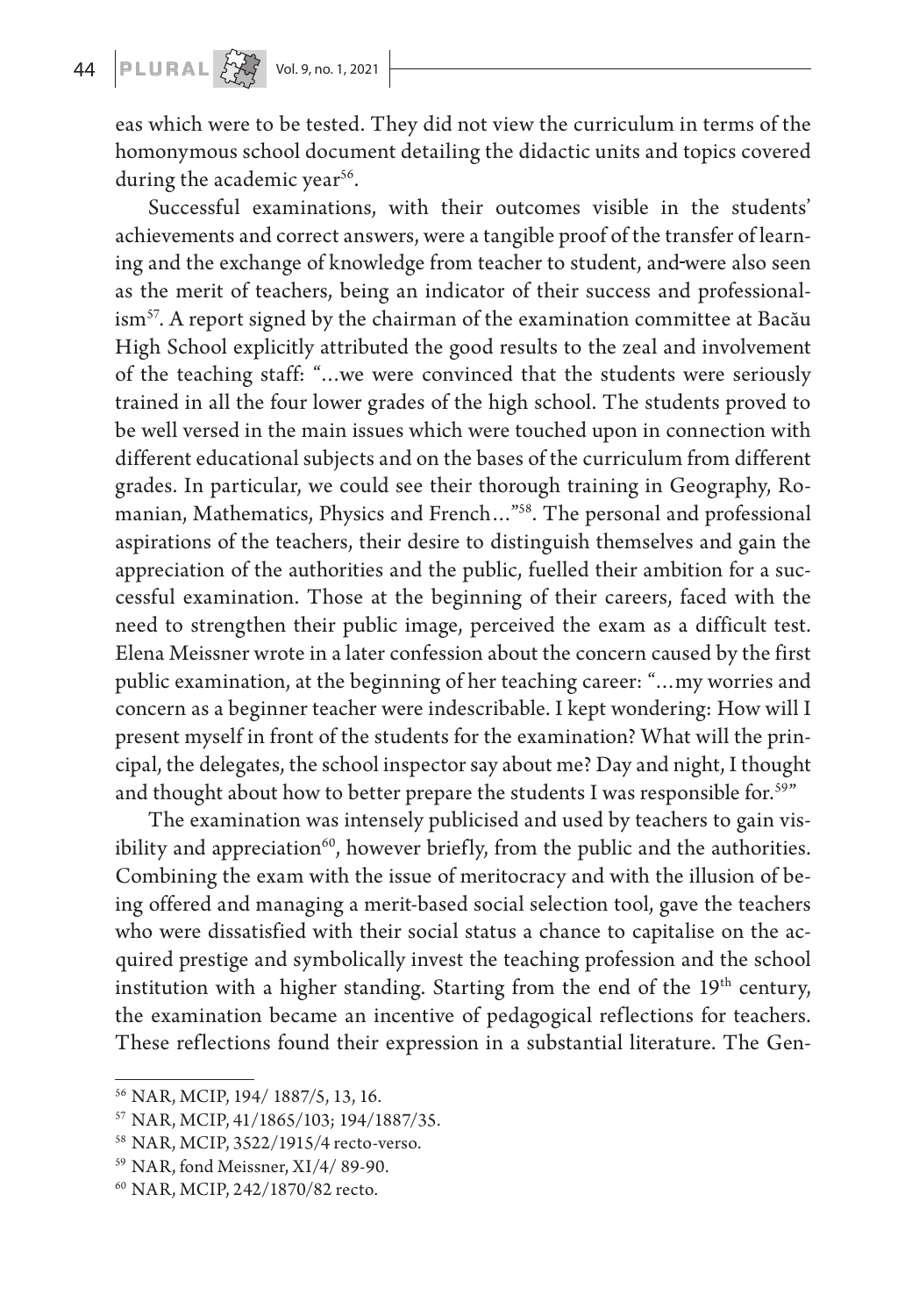eral Journal of Education<sup>61</sup>, among others, published articles in which teachers approached the examinations from various pedagogical perspectives and proposed tools that could more accurately measure both teachers' and pupils' competence and performance. Most likely, the appetite for theory was an indicator of the professionalization of the teaching staff, an aspect also discussed in the specialised literature<sup>62</sup>. The desire of the teaching staff to be included in the process of decision-making cannot be ruled out as a potential explanation for this tendency. This hypothesis is also supported by the fact that, together with the reflections on examinations, the teachers sent to the Ministry of Education a number of proposals to reform the educational system.

## The examination: glorification of merit and progress

In 1864, the admission to gymnasium or high school was possible on the basis of an examination, without the need for any certificate attesting the attendance of primary school. However, having a certificate confirming the completion of primary school exempted one from the gymnasium admission exam<sup>63</sup>. In the following decades the certificates shaped the individual educational paths and the public education system. Admission to secondary education<sup>64</sup>, access from one course to another and the completion of studies required or resulted in a certificate that was conditional on passing an exam. The certificate confirmed that a person possessed studies, skills, aptitudes and knowledge; it was an attestation of competence conferred by the authority which granted academic titles<sup>65</sup>. The codification of professional trajectories in the  $19<sup>th</sup>$  century, the formalization of the norms necessary for professional positions contributed to the

<sup>61</sup> Founded in 1905 with the contribution of the Minister of Education, Spiru Haret, *The General Journal of Education* was designed as a professional publication of the teaching staff, with the purpose of engaging them in theoretical debates and in signalling persistent issues of Romanian schools. For four decades, the journal had been a significant medium of expression of the teaching staff. Summarising numerous theoretical reflections about the educational process, problems encountered by teachers, and professional demands, the journal contributed to building a professional identity.

 $62$  See Gillian Sutherland, "Examinations and the Construction of Professional Identity: A Case Study of England, 1800–1950", in *Assessment in Education: Principles, Policy & Practice*, (Vol. 8, 1/2001), 51-64.

<sup>63</sup> *Lege asupra instrucțiunii a Principatelor-Unite-Române*, 22.

<sup>64</sup> In 1889 the certificate of primary school graduation became a mandatory requirement for those wanting to attend secondary education. "Regulament pentru înscrierea în clasa I

secundară" (1888), in *Colecțiunea legilor 1864-1901*, 433. 65 Pierre Bourdieu, *The State Nobility. Elite Schools in the Field of Power* (Cambridge: Polity Press, 1996), 117.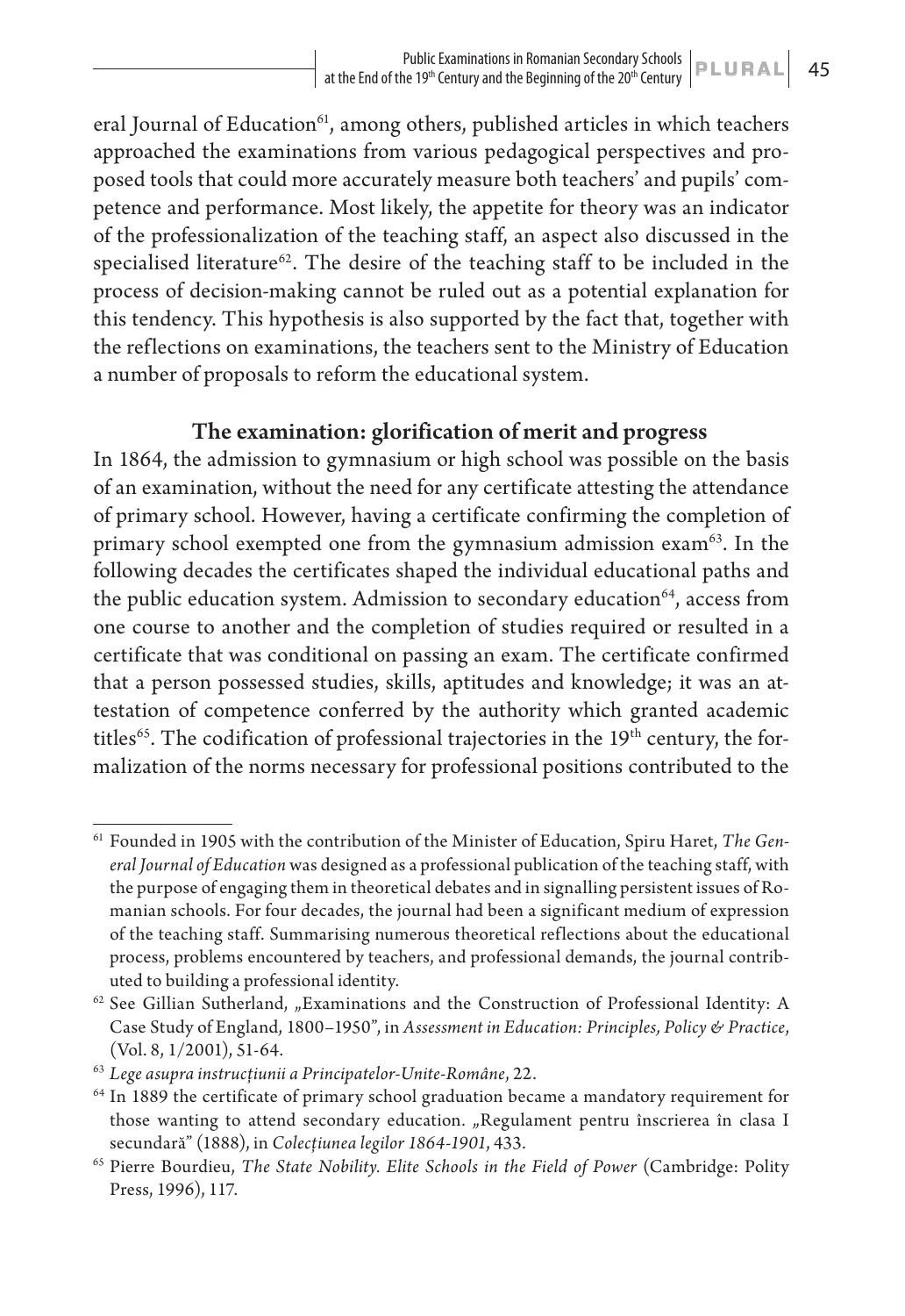acceptance of the diploma as a universal standard required by the job market<sup>66</sup>.

The discourses produced by the various groups involved in examinations placed them within the rhetoric of progress. The reports described the unfolding of the examinations, mentioning "the progress" (*progresul*)<sup>67</sup> made by the students<sup>68</sup> or, on the contrary, the lack of progress<sup>69</sup>. "Reporting on progress" became synonymous with the description of the examination itself and indicated the dominant perspective from which examination reports were written<sup>70</sup>. This inclusion within the logic of progress had social consequences for the educational institutions and for society as a whole<sup> $71$ </sup>. The rhetoric of progress contributed to the status consolidation and justification of the examinations. In that period's institutional context, progress was perceived as an indicator of students' perseverance, as a confirmation of the functioning of the institution and of the commitment of the teaching staff<sup>72</sup>. It was indispensable for guiding students to a higher level of education, to another status.

One of the functions of the exams was to "classify" students<sup>73</sup>. The classification established the position of the student in the school hierarchy according to individual achievements confirmed by transcripts and school registers. "After finishing the exam, a list was made with the students that passed, failed, graduated, those who had to retake the exam and the prize winners," mentioned a report<sup>74</sup>. The identification of the most accurate measurement and evaluation tools was a major concern for the teaching staff. Around 1864, several teachers proposed to the ministry to replace the old grading system, combining numerical and descriptive grades, with a more comprehensive model, based on numbers from 1 to 10, in order to obtain "a fairer classification and an appropriate

<sup>66</sup> Bourdieu, *The State Nobility*, 117.

<sup>67</sup> Sources (discourses and reports) define the term "progress" (*progres*) as evolution, advancement, transformation for the better. The term had a double meaning: it signalled both the success of the competition and the good functioning of the school institution.

<sup>68</sup> NAR, MCIP, 25/1865/40 recto, 157 recto; 26/1865/ 411; 139/1866/5 recto; 169/1899/14, 16.

<sup>69</sup> *Starea invețiamentului public,* 54-56, 182. 70 The trope of progress was also a characteristic feature of examinations and the literature concerning this topic in France. See: Pierre Caspard, "Examen de soi-même, examen public, examen d'État. De l'admission à la Sainte-Cène aux certificats de fin d'études, XVIe-XIXe siècles", in *Histoire de l'éducation* (No. 94, 2002), Special issue "L'examen", 18.<br><sup>71</sup> Ermina Kaminski "Câteva cuvinte despre examenul de absolvire", in *Revista generală a* 

*învățămîntului* (Year VI, no.1, 1 June 1910), 20.

<sup>72</sup> NAR, MCIP, 89/1864/3 verso.

 $^{73}$  The purpose of "classifications" was explicitly stated in examinations` reports. NAR, MCIP, 2b/1864/100.

<sup>74</sup> NAR, MCIP, 41/1865/64 verso.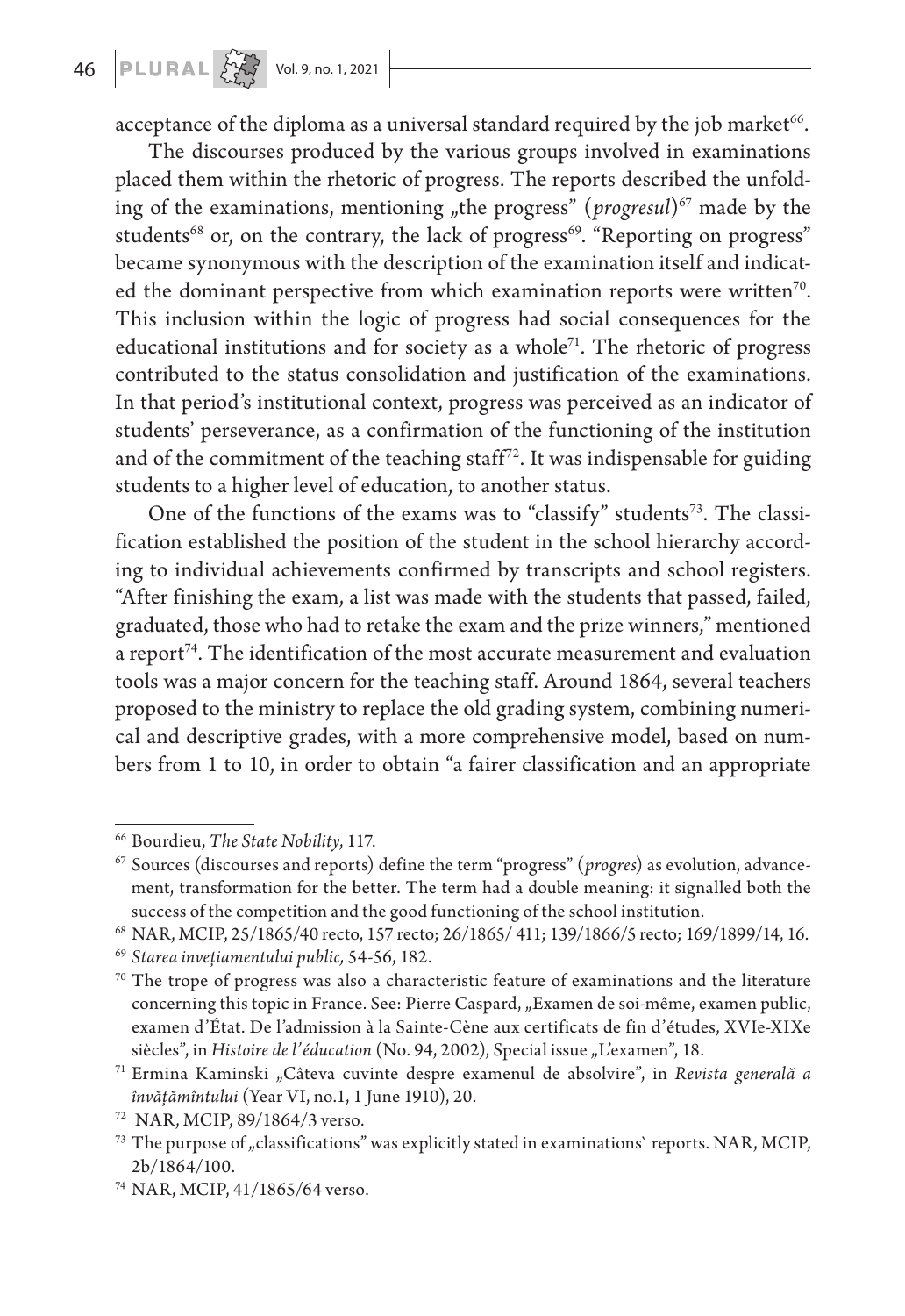comparison of the students"75. Other teachers thought that a correct classification should result in an overlap between the grades received during the semester/year and the exam results. This line of reasoning remained only an aspiration, because in practice the exams revealed discrepancies between the marks received during the year and those given by the exam committees<sup>76</sup>. This situation intensified the teachers' search for identifying tools – to be built into the examination apparatus – that should have ensured an infallible classification.

The specialised literature and the periodical press suggest a consensus of the members of the teaching staff on equating the exam with a meritocratic selection tool<sup>77</sup>. They saw the exam as a way to "choose the best"<sup>78</sup>, to control and limit the access of "mediocre students" – "a hindrance to our education"79 – into high school, to prevent the poor students from advancing further "together with the good ones"80. Professor George Oprescu thought the exam recruited "the most intellectually gifted [students], those who in four years have been able to acquire the necessary knowledge for further studies and for finishing high school<sup>"81</sup>. Oprescu's vision was based on the image that the teachers and the school authorities had regarding the social function assigned to high schools, of educating the intellectual and professional elite. As a member of an examination committee succinctly put it, secondary education "tends to train lawyers, doctors, teachers, civil servants and scientists"82.

Praising the meritocratic system as the key to personal upward mobility and success, the professors and school authorities played a key role in disseminating the discourse of the meritocratic model. Supporting the new social ideal corresponded to this group's democratic ideas and offered the promise of an

<sup>75</sup> NAR, MCIP, 1/1864/38.

<sup>76</sup> NAR, MCIP, 3524/1915/3 verso; *Starea invețiamentului public,* 35.

 $77$  Const. Moisil, "Din practica examenelor", 187.

<sup>78</sup> NAR, MCIP, 3526/1915, p, 87,

<sup>79</sup> *Starea invețiamentului public*, 56.

<sup>&</sup>lt;sup>80</sup> Dumitru Baciu, "Câteva observațiuni asupra noului regulament al școlilor secundare", in *Revista generală a învățământului* (Year VIII, no. 1-2, June-July 1912), 33; Eliodor Constantinescu, "Iarăș în chestiunea regulamentului școlar", in *Revista generală a învățământului* (Year VIII, no 4, November 1912), 203.

<sup>&</sup>lt;sup>81</sup> G. Oprescu, "Impresii de la examenul de absolvire al cursului inferior", in *Revista generală a învățământului* (Year VI, no 4, 1 November 1910), 275. The pedagogical journals do not contain articles that addressed the issue of exam failure from an educational perspective, or that proposed educational strategies to prevent it. Although such topics cannot be excluded, they were rather isolated concerns, not shared by the whole group, for which exam failure was to be approached from a social perspective, through controlling the access to secondary schools.

<sup>82</sup> *Starea invețiamentului public*, 93.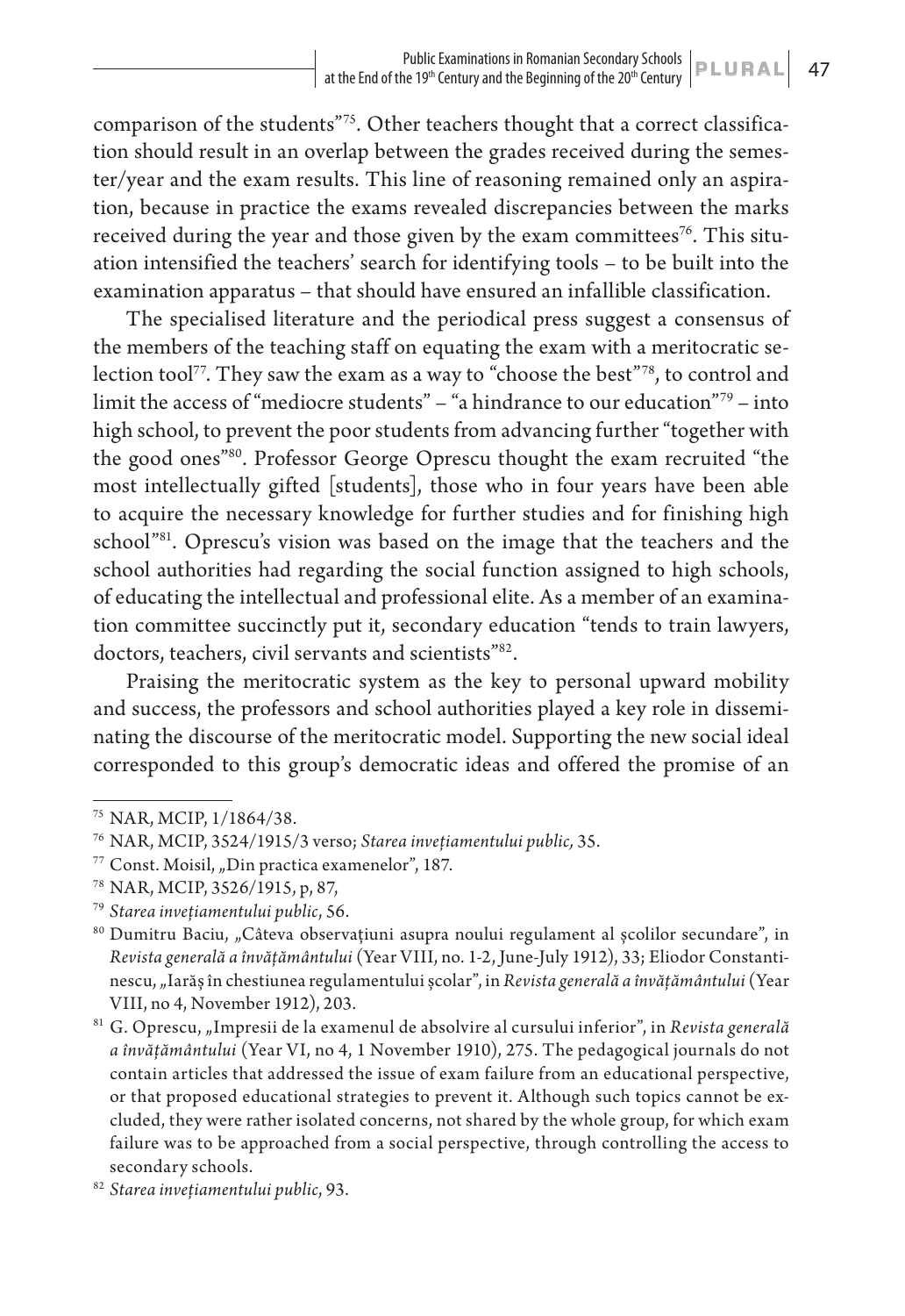upward mobility. Meritocracy was the path to social ascension, and the cultural capital obtained through education played a decisive role in this process. The idea that social and political positions should be earned based on merit, not social origin or rank, was present in speeches at award ceremonies throughout the 1860s. "Never before has the country needed enlightened and knowledgeable people more than today, for merit never had the same prospects of being embraced and encouraged"83. The author of the above-mentioned speech, Vasile Boerescu, was aspiring to a model associated with modernity and trying to escape the remnants of a not very remote period when administrative functions were obtained in a different way. Around the same time, Ion Zalomit, member of the High Council of Education, emphasised the disappearance of privileges and their replacement with the "privilege of knowledge" (privilegiul sciinței), in his speech at the award ceremony of 1864. "Knowledge will now replace wealth; from now on, it gives you rights that were before only granted by money"<sup>84</sup>. The same person, in a similar situation, praised education, assigning a series of social advantages to it: "Through education we acquire the competence that is required by various functions of the State"85.

The speeches given at school festivities linked the concept of merit to the idea of citizenship, integrating it into the discourse about the "destiny" of the country. "To be deserving" entered the theoretical profile of an ideal citizen. A desirable trait, appreciated and encouraged, individual merit was subsumed, above all, to the image of the homeland and the common good, ensuring a "great future" to the country. This culture of meritocracy in the service of the common good $86$  was in opposition to the vision of most parents, who saw schooling as a way to acquire individual benefits, to change the economic condition and the social status of their children.

Adapted to the educational context, merit was synonymous with the effort made by the student, culminating in good results at school. Viewed from

<sup>&</sup>lt;sup>83</sup> "Cuventu rostit de Directorul Școalelor B. Boerescu, la împărțirea premiilor din anul școlar 1858-1859", in *Starea Instrucțiunei publice în România de Sus la finitul annului școlariu 1861- 1862* (Bucharest: Typographia Statului Sf. Sawa și Niphon, 1862), 4.

<sup>84</sup> *Monitorul. Jurnalul Oficial al Principatelor-Unite -Române*, Wednesday, no. 144, 1/13 July 1864.

<sup>85</sup> *Starea Instrucțiunei publice în România-de-Sus la finitul annului scolariu 1861-1862. Discurs pronunciat cu occasiunea solemnităței de împărțirea premielor în 29 Iuniu 1862 de Directorul* 

*școalelor I. Zalomit* (Bucharest: Typographia Statului Sf. Sawa și Niphon, 1862), 3. 86 A study about public examinations in Mexico retraces a similar discourse, dominated by the logic of reciprocity. See Eugenia Roldán Vera, "Towards a Logic of Citizenship: Public Examinations in Elementary Schools in Mexico, 1788-1848. State and Education Before and After Independence," in *Paedagogica Historica* (Vol. 46, Nr. 4, 2010), 511-524.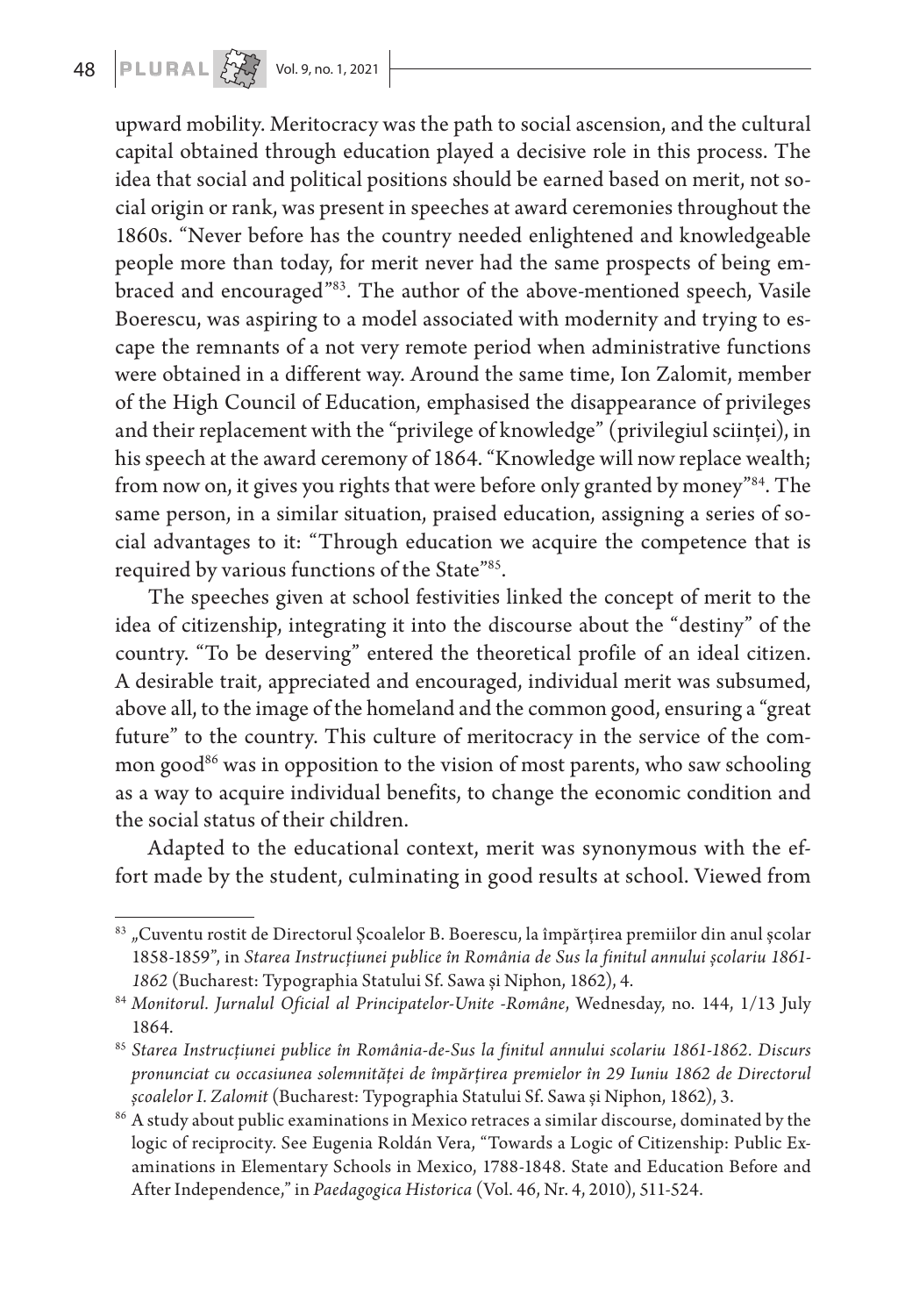a political standpoint, a successful examination was not only an aspiration and an expectation of the teachers and the authorities $87$ , but also a duty of the students towards their "Fatherland"<sup>88</sup>, their vindication of the material efforts of the authorities<sup>89</sup>, a way of expressing gratitude for "the goodwill of the government"90. The relationship between the school and the state was thus based upon a system of moral reciprocity, the state was a "protector" of education, and the children must reciprocate by proving their usefulness to one's country through diligence.

Teachers built and maintained an ideal model of the high school as a prestigious institution, designed to train the state elites. High schools and gymnasiums were to raise the intellectual level of the population $91$ , to transmit specialised knowledge and to offer their students a cultural background with a strong classical orientation that should speak to both reason and spirit. All these features were perceived as powerful means of transmitting cultural capital. Maintaining the schools' prestigious status was ensured, according to teachers, through a strictly controlled access, to be guaranteed by using a rigorous examination system<sup>92</sup> or even by reducing the number of high school students<sup>93</sup>. The opening of the institution to all social categories had to be applied "with a lot of foresight, because only in this manner will our high school get rid of many bad elements and will manage to maintain its prestige as an *educational school* [emphasised in text]"94. A rigorous selection system was seen as all the more necessary as it was discovered that primary school students, the basic recruitment pool for secondary schools, had a low level of knowledge. The explanation for this situation was linked to the generally low cultural level of the population and to the fact that the student "…learns almost nothing at home or outside of school…"95. The model of the elite high school, as conceptualized by some secondary school teachers, intertwined the culture of meritocracy and the as-

<sup>87</sup> NAR, MCIP, 7/1864/23.

<sup>88</sup> *Discurs pronunciat*, 5.

<sup>89</sup> NAR, MCIP, 241/1870/219 recto. See also: D. A. Sturdza, *Discursuri pedagogice* (Bucharest: Tipografia Curței Regale, F. Göbl Fii, 1887), 58. [Speech delivered at the award ceremony in Buzău High School].

<sup>90</sup> NAR, MCIP, 241/1870/206 verso.

<sup>&</sup>lt;sup>91</sup> Starea invețiamentului public, 55, 120-121; 192; I. V., "Examenele de absolvire", in *Revista generală a învățământului* (Year X, no. 1-2, June-July 1914), 36.

<sup>92</sup> I. V., "Examenele de absolvire", in *Revista generală a învățământului* (Year X, no. 1-2, June-July 1914), 37.

<sup>&</sup>lt;sup>93</sup> Starea invețiamentului public, 50; Dim. Baciu, "Din neajunsurile școlii noastre secundare", in *Revista generală a învățământului* (Year X, no. 1-2, June-July 1914), 17.

 $94$  Dim. Baciu, "Din neajunsurile școlii noastre," 17.

<sup>95</sup> *Starea invețiamentului public*, 56.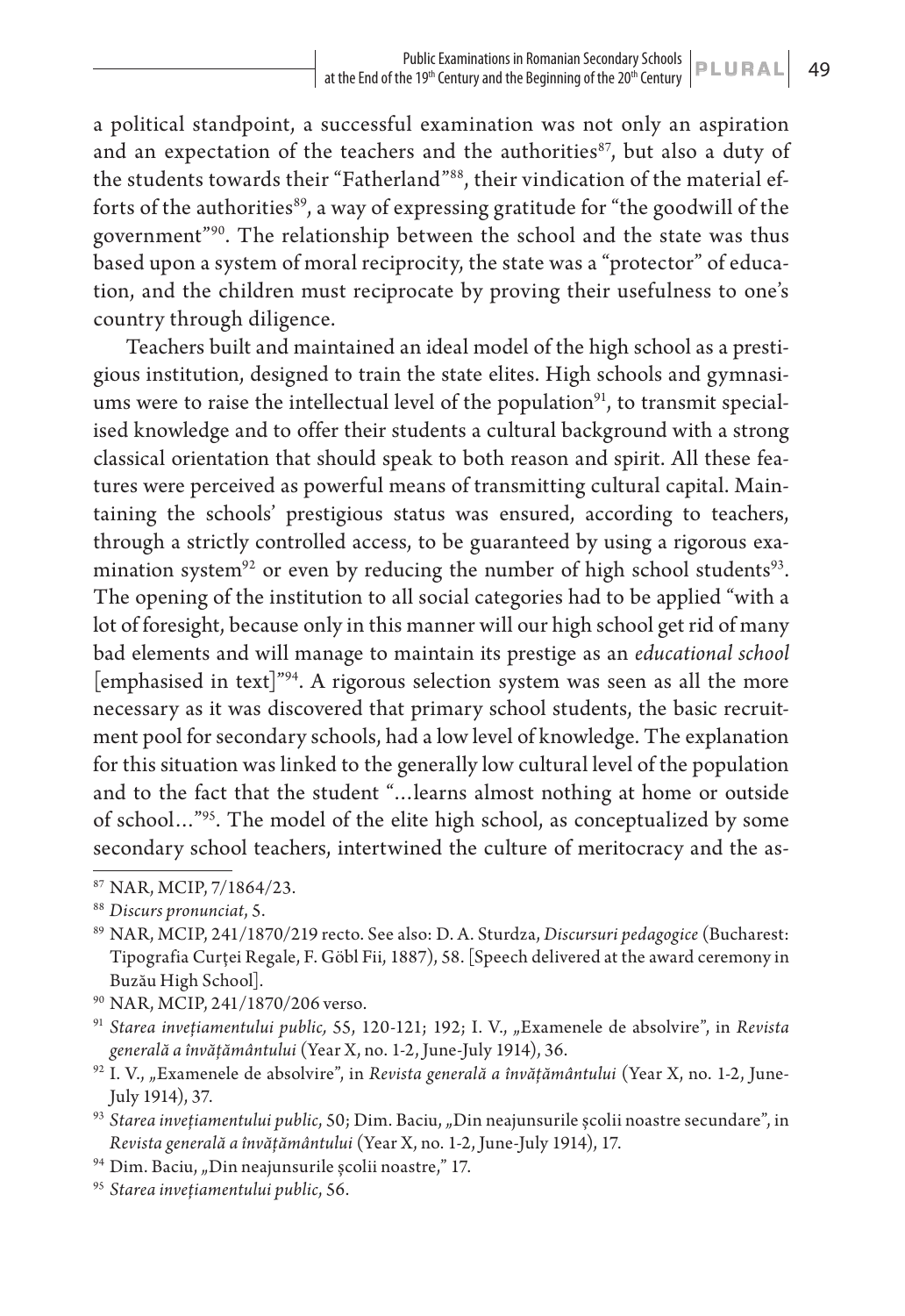# 50 **PLURAL**  $\left[\sum_{i=1}^{N} x_i^2\right]$  vol. 9, no. 1, 2021

pirations of upward social mobility based on merit, with the idea of limiting access to high school based on social background, in order to ensure a rigorous selection of the future students.

Teachers pointed out some limitations of the examination system, which raised a question mark about the school as a vehicle of meritocracy. In an article published in the most important specialised journal for teachers, Constantin Moisil<sup>96</sup> was drawing attention to the fact that the graduation of students "was influenced in most cases by old customs: we should not destroy the prospects of too many students, or by local interests: we should not depopulate the school, or for countless considerations of friendship or political ties"97. Structural transformations, conditioning access to more and more professions by means of a high school diploma, generated an increase in the number of high school graduates which was perceived as decreasing the intellectual level of high school education and thus deviating from a system of meritocracy. Professor George Oprescu pointed out these dysfunctions in an analysis of the examination system. The author discussed the case of schools training technicians (telegraph operators and railway workers), which had raised their level of schooling by receiving only high school graduates with diplomas. The author suggested that employees of state structures, interested in career advancement, took the exam together with high school students, being subjected to less demanding criteria than their younger rivals<sup>98</sup>. The opportunity for students of technical schools to receive a more prestigious graduation certificate following an examination, but without attending high school, weakened the social competition and subverted the hierarchical universe of academic classification.

In 1912, the Ministry of Education introduced additional examinations for students with poor academic results<sup>99</sup>, in an attempt to expel the undeserving students and to ensure a higher educational level. The endeavours to pursue a more rigorous system of examination produced opposite effects because of the vague legislative provisions. The situation generated criticism from a few

<sup>96</sup> Constantin Moisil (1876-1958), alumnus of the University of Bucharest, History section of the Literature Faculty. After graduation he taught in high schools in Focșani, Tulcea, and Bucharest (Matei Basarab High Scool). At the beginning of the  $20<sup>th</sup>$  century, he became an assistant at the Romanian Academy, numismatics section. As a teacher he wrote regular contributions to The General Journal of Education on subjects related to the public school system and education.

<sup>&</sup>lt;sup>97</sup> Const. Moisil, "Din practica examenelor", 186.

<sup>&</sup>lt;sup>98</sup> G. Oprescu, "Impresii de la examenul de absolvire al cursului inferior", in *Revista generală a învățământului* (Year VI, no 4, 1 November 1910), 275-276.

 $99$  In 1911-12, the students whose average grade was under 6.50 were required to take additional exams.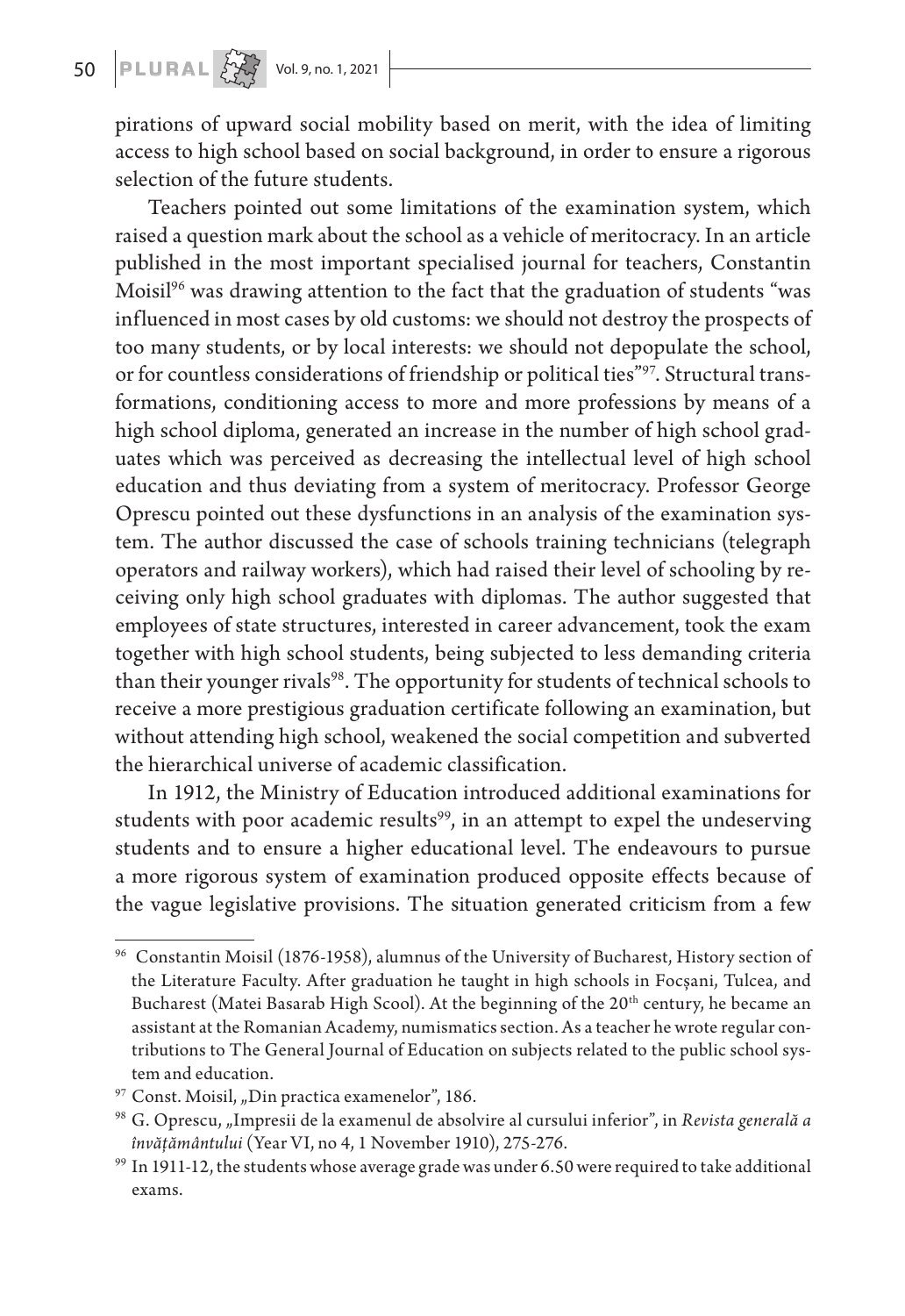secondary teachers which drew attention to the issue and argued that the measure, as designed by the legislator and formulated in school regulations, would encourage the easy promotion of very weak students<sup>100</sup>.

**\* \* \***

At the end of the 19<sup>th</sup> century, the examinations restricted the advancement within the school hierarchy. The end-of-year exam was essential for the transition to the upper grade or cycle of education (gymnasium, high school); the exam at the end of high school gave the student a diploma that paved the way to enter the university. Through it, access to higher education institutions (superior schools, universities) and professions (the case of aptitude exams for obtaining a teaching position) was increasingly controlled by the state.

The exam was considered an instrument allowing a rigorous selection of students, in accordance with the image of school as a key to individual upward social mobility based on the meritocratic ideal. This image partially overlapped with that of the parents who connected the exam to their children achieving an attractive social or economic status. Still there was not a uniform image of the school and its functions as revealed by the conceptual model of the high school as an elite school, sustained by some teachers. According to this model, high schools were assigned with the role of social selection, connecting the merit with cultural capital and sometimes social background. The examinations follow a similar logic, of selecting the school "elite", from whose ranks a bureaucratic elite was then recruited.

This article shows that various actors directly or indirectly involved in the examinations (the teaching staff, the school authorities, the family, the public) endowed the exams with multiple meanings. Although there were many points of convergence between these actors, one cannot speak about clear ruptures and overlaps or correlations between certain discourses, meanings and professional groups. Context, temporality, personal projects, professional strategies are some of the variables that should be taken into account when dwelling on the discourses about examinations articulated by various social categories. Last but not least, in the 19th century the public education was a key element of national and state building, being given the role of inoculating an identity construct and forming the bureaucratic elite. Viewed from this perspective, the exams vali-

<sup>&</sup>lt;sup>100</sup> George Oprescu, "Regulamentul școalelor secundare", in *Revista generală a învățământului* (Year VIII, no. 9, April 1912), 517-521; Dumitru Baciu, "Câteva observațiuni asupra noului regulament al școlilor secundare", in *Revista generală a învățământului* (Year VIII, no. 1-2, June-July 1912), 33; Eliodor Constantinescu, "Iarăș în chestiunea regulamentului școlar", in *Revista generală a învățământului* (Year VIII, no 4, November 1912), 203.